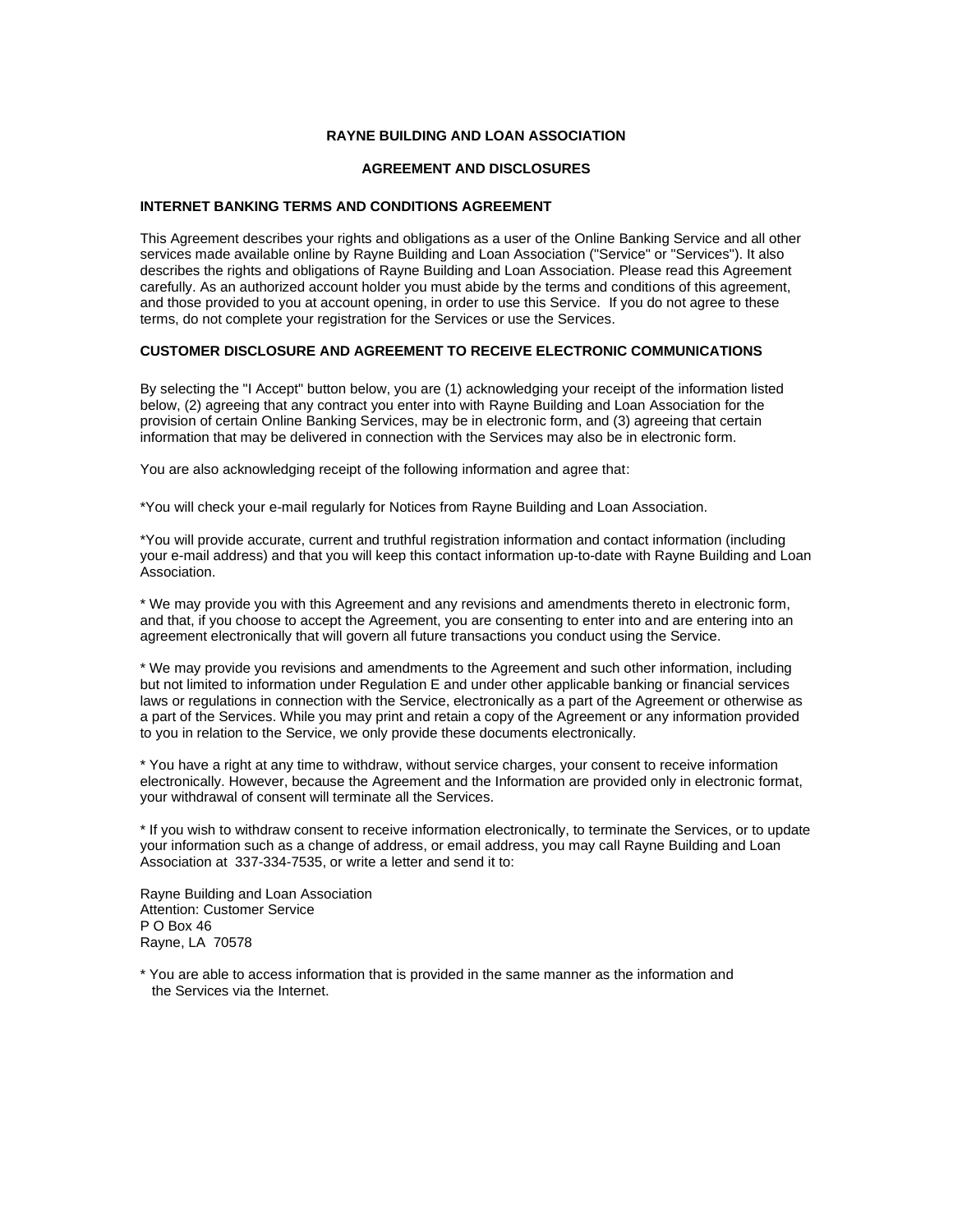## **DEFINITIONS**

The following definitions apply in this Agreement.

**"Online Banking"** is the Internet-based service providing access to your account(s) under the terms set forth in this Internet Banking Terms and Conditions Agreement.

**"Online Account"** is a Rayne Building and Loan Association account from which you will be conducting transactions using a Service.

**"Business Day"** refers to Monday through Saturday, excluding holidays as determined by Rayne Building and Loan Association. All Online transaction requests received after regular banking hours or on a non-Business day, will be processed immediately, but may not appear in the online history until the following Business Day.

Rayne Building and Loan Association Regular Banking Hours: Monday through Friday 8:00 a.m. – 4:00 p.m.

**"Password"** is a series of numbers, special characters and/or letters that you select after the initial sign-on that establishes your connection to the Service(s). At first enrollment, a password will need to be created. It will need to contain 10-15 characters, at least 1 number, at least 1 upper and lower case letter, and at least 1 special character. It will need to be changed every 12 months.

**"Time of day"** references are to Central Standard Time.

**"Rayne Building and Loan Association",** "Association", "we," "us" or "our" refer to Rayne Building and Loan Association, which offers the Services provided under this Agreement and holds the accounts accessed by the Services.

## **ACCESS TO SERVICES**

Rayne Building and Loan Association will provide online instructions describing how to use the Online Banking Service. To gain access to this Service you will need your Access ID and your Password.

#### **HOURS OF OPERATION**

The Service(s) are generally available 24 hours a day, 7 days a week, except during special maintenance and upgrade periods, which are scheduled between 11:00 pm Wednesday to 5:00 am CT Thursday, and 11:00 pm Sunday to 5:00 am CT Monday. When this occurs the service(s) will not be available.

#### **FEES**

Currently there is no associated fee to access the Online Banking Service. If and when fees are assessed a minimum of 30 days notice will be given to Online Banking customers.

## **USE OF YOUR SECURITY PASSWORD**

The safety of our customers' accounts and account information is of paramount importance to the Association. We go through great lengths to protect confidentiality and the security of your account, and urge you to do the same. You agree not to allow anyone to gain access to the Services or to let anyone know your Password used with the Services. You agree to assume responsibility for all transactions initiated through the Services with your Association Access ID, up to the limits allowed by applicable law. While Rayne Building and Loan Association continues to provide our customers with the level of online security we believe necessary and appropriate, customers who share their Access IDs and Passwords are giving up the full benefit of our security measures and legal protections to which they may be entitled. No representative from Rayne Building and Loan Association will ever call or e-mail and ask for your Access ID or User Password; however, if you contact the Association you may be asked for your Access ID and other personal information to verify your identity.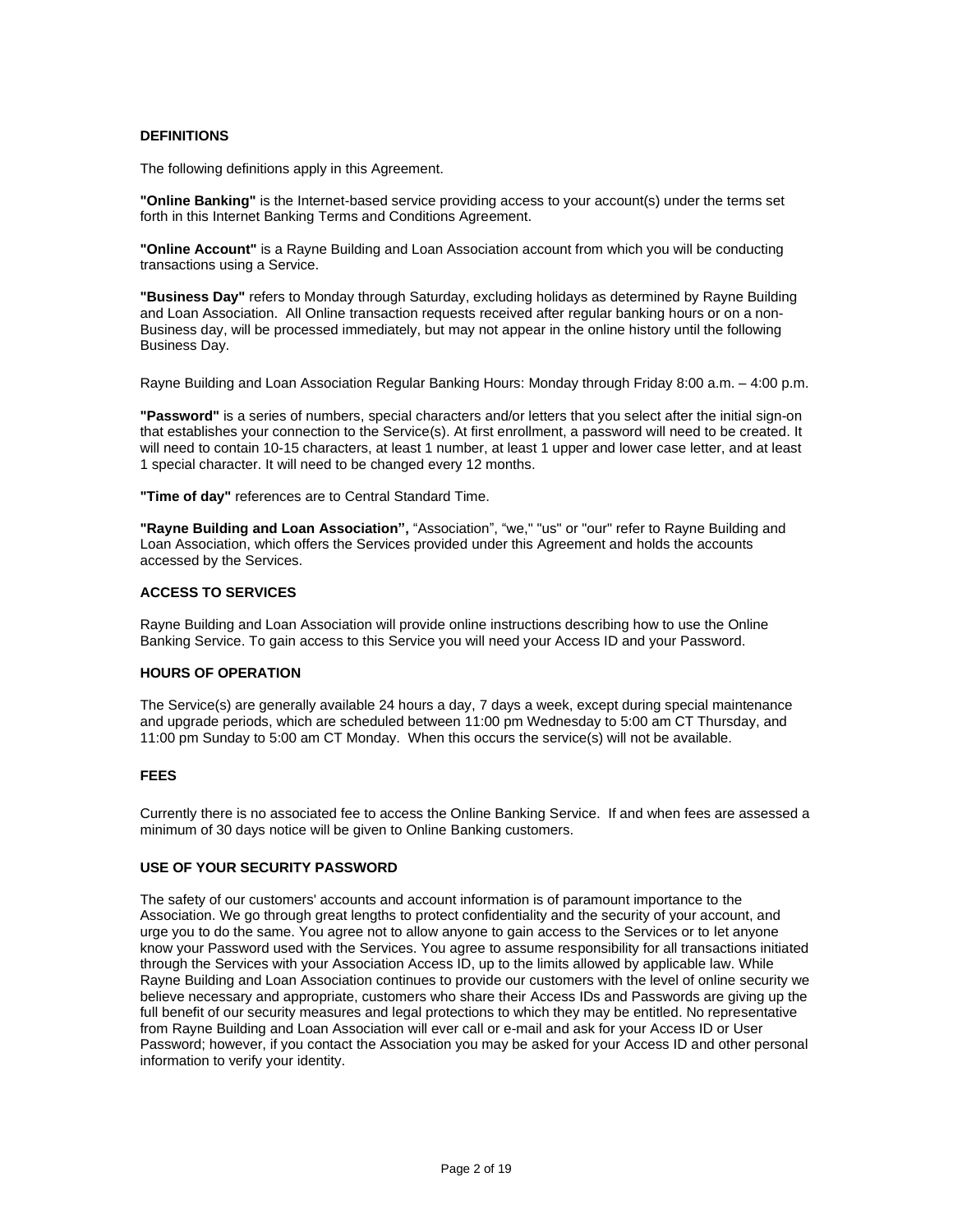## **IF YOUR PASSWORD HAS BEEN LOST OR STOLEN**

If your Password has been lost or stolen, call Rayne Building and Loan Association immediately at 337-334- 7535. Telephoning the Association is the best way of minimizing your losses--- **DO NOT USE EMAIL TO NOTIFY US.** You may also restore the security of your Service by immediately changing your Password. If you believe your Password has been lost or stolen and you notify us within two Business Days after you learn of the loss or theft, you can lose no more than \$50.00 if someone uses your Password to conduct unauthorized electronic funds transfers without your permission. If you do NOT notify us within two Business Days after you learn of the loss or theft of your Password, and we can prove we could have stopped someone from using your Password to conduct unauthorized electronic funds transfers without your permission if you had told us, you could lose as much as \$500.00.

## **BANKING TRANSACTIONS WITH ON-LINE BANKING**

In addition to viewing account information, you may use Online Banking to conduct the following transactions:

\* Transfer funds among your linked checking, savings, loans and other accounts.

#### **NOTE: Because regulations require Rayne Building and Loan Association to limit pre-authorized transfers (including Online Banking transfers), the following limitations apply:**

\* Statement Savings Account-- You can make no more than six (6) transfers per statement period by pre-authorized or automatic transfer, or by telephone or Online Banking.

New services may be introduced for Online Banking from time to time. Rayne Building and Loan Association will notify you of the existence of these new services. By using these services when they become available, you agree to be bound by the rules that will be made available to you concerning these services.

#### **STATEMENTS**

You will continue to receive your regular account statement either monthly or quarterly, depending on the type of account.

#### **IF YOUR STATEMENT SHOWS TRANSFERS THAT YOU DID NOT MAKE**

If your statement shows transfers that you did not make, notify Rayne Building and Loan Association immediately at 337-334-7535, or write a letter and send it to:

Rayne Building and Loan Association Attention: Customer Service P O Box 46 Rayne, LA 70578

If you do not notify Rayne Building and Loan Association within sixty (60) days after the statement was mailed to you, you may not recover any money lost after the sixty (60) days which would not have been lost if the Association had been notified in time.

#### **ERRORS AND QUESTIONS**

In case of errors or questions regarding an Online Banking transaction, you may call Rayne Building and Loan Association at 337-334-7535, or write a letter and send it to:

Rayne Building and Loan Association Attention: Customer Service P O Box 46 Rayne, LA 70578

We must hear from you at the specified telephone number or address no later than sixty (60) calendar days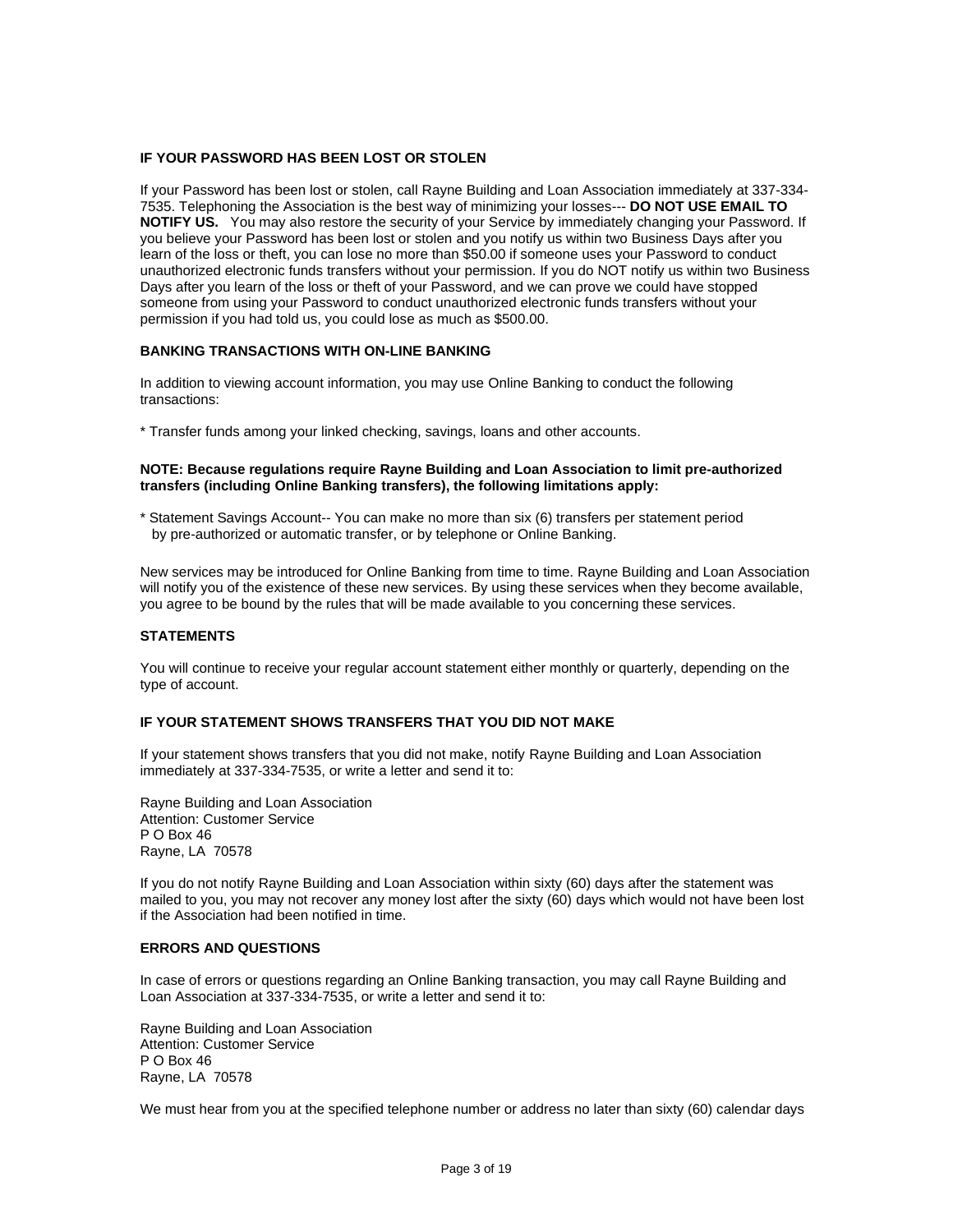after we sent you the first statement on which the problem or error appeared. We will need:

- \* Your name and account number.
- \* A description of the error or the transfer in question, and an explanation
- concerning why you believe it is an error or need more information.
- \* The dollar amount of the suspected error.
- \* The date on which it occurred.

If the report is made orally, we may require that you send the complaint or question in writing within ten (10) Business Days from your initial contact. We will notify you with the results of the investigation within ten (10) Business Days after you contact us and will correct any error promptly. If more time is needed, however, we may, at our sole discretion, take up to forty-five (45) calendar days to investigate a complaint or question. If this occurs, we will credit your account within ten (10) Business Days for the amount you think is in error. This will allow you to use the money during the time it takes us to complete our investigation. If your complaint or question is not received in writing within ten (10) Business Days from your original contact, we may not credit your account until the investigation is completed.

If your notice of error concerns a transaction that occurred during the first 30 days after the first deposit to the account was made, the applicable time periods are 20 Business Days in place of 10 Business Days and 90 calendar days in place of 45 calendar days.

If we determined that no error occurred, we will send you a written notice within three (3) Business Days. You may request copies of the documents that were used in the investigation.

You agree that Rayne Building and Loan Association may respond to you by e-mail with regard to any claim of unauthorized electronic fund transfer related to the Service. Any such electronic mail sent to you by the Association shall be considered received within three (3) Business Days of the date sent by Rayne Building and Loan Association, regardless of whether or not you sign on to the Service within that time frame.

## **LIMIT OF ASSOCIATION'S RESPONSIBILITY**

Rayne Building and Loan Association agrees to make reasonable efforts to ensure full performance of Online Banking. Rayne Building and Loan Association will be responsible for acting only on those instructions sent through Online Banking which are actually received, and cannot assume responsibility for circumstances over which the bank has no direct control. This includes but is not limited to, the failure or malfunctions in communication facilities, which may affect the accuracy or timeliness of messages you send. The Association is not responsible for any losses should you give incorrect instructions, or if your payment instructions are not given sufficiently in advance to allow for timely payment or delays in mail service.

Any information you receive from Rayne Building and Loan Association is believed to be reliable. However, it can only be provided on a best-efforts basis for your convenience and is not guaranteed. Rayne Building and Loan Association is not liable for any deficiencies in the accuracy, completeness, availability, or timeliness of such information, or for any investment or other decision made using this information.

Rayne Building and Loan Association is not responsible for any fees incurred for Internet access, or for any computer virus or related problems that may be attributable to services provided by any Internet access service provider.

You are responsible for obtaining, installing, maintaining, and operating all computer hardware and software necessary for performing Online Banking. Rayne Building and Loan Association will not be responsible for any errors or failures from the malfunction or failure of your hardware or software.

The limit of Rayne Building and Loan Association's liability shall be as expressly set forth herein. Under no circumstances will Rayne Building and Loan Association be liable in contract, tort, or otherwise for any special, incidental, or consequential damages, whether or not foreseeable. By consenting to use the Services, you agree to waive any and all rights to any of the aforesaid, and you acknowledge that the limit of your remedy is as otherwise expressly set forth herein.

## **ASSOCIATION'S RESPONSIBILITY**

Rayne Building and Loan Association will be responsible for your losses, as allowed by law, if they were directly caused by our failure to: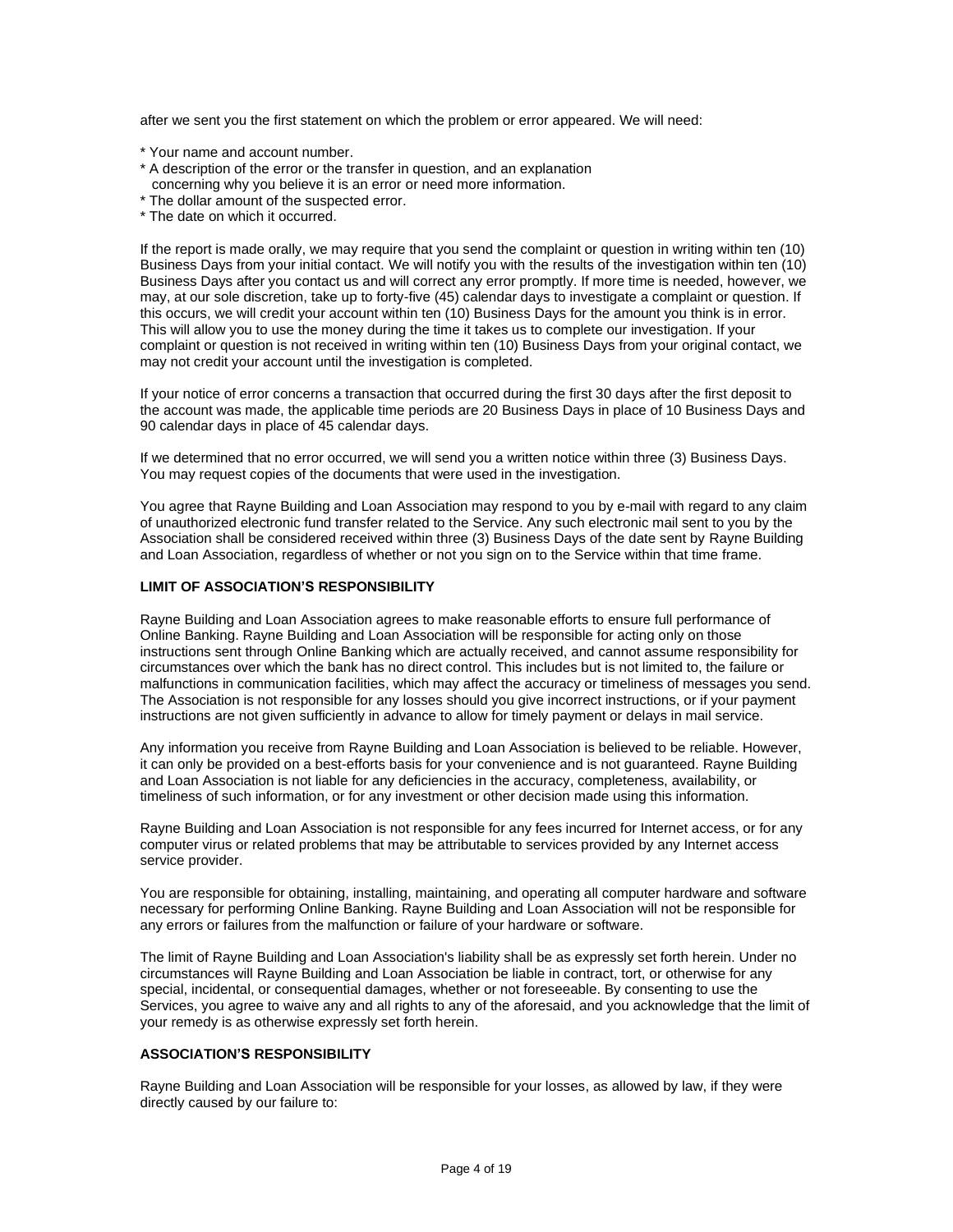\* Complete an Electronic Funds Transfer as properly requested.

\* Cancel an Electronic Funds Transfer as properly requested.

However, we will **NOT** be responsible for your losses if:

\* Through no fault of Rayne Building and Loan Association, you do not have enough money in your account to make the transfer.

\* Through no fault of Rayne Building and Loan Association, the transaction would have caused you to exceed your available credit.

\* Circumstances beyond our control (e.g., fire, flood, power outage, mail delivery delays, equipment or technical failure or breakdown) prevent the transfer, despite reasonable precautions that we have taken.

\* There is a hold on your account, or if access to your account is blocked in accordance with banking policy.

\* Your funds are subject to legal process or other encumbrance restricting the transfer.

\* Your transfer authorization terminates by operation of law.

\* You believe someone has accessed your accounts without your permission and you fail to notify Rayne Building and Loan Association immediately.

\* You have not properly followed the scheduling instructions, included in this Agreement, to make a transfer or the Payee refuses the Service.

\* For the failure of any payee to correctly account for or credit the payment in a timely manner.

\* We have received incomplete or inaccurate information from you or a third party involving the account or transfer.

\* For changes to the payee's address or account number (unless you have advised us of the change within three (3) Business Days in advance).

\* We have a reasonable basis for believing that unauthorized use of your Password or account has occurred or may be occurring, or if you default under this Agreement, the Deposit Account Agreement, a credit agreement, or any other agreement with us, or if we or you terminate this Agreement.

There may be other exceptions stated in this agreement and in other agreements with you. In no event shall we be liable for damages in excess of your actual loss due to our failure to complete a transfer, and we will not be liable for any incidental or consequential damages.

If any of the circumstances listed above shall occur, we shall assist you with reasonable efforts in taking appropriate corrective action to reprocess the transactions that may not have been completed or to correct incorrect transactions that have been processed.

#### **ELECTRONIC MAIL (EMAIL)**

**If you send Rayne Building and Loan Association an electronic mail message through the Service, Rayne Building and Loan Association will be deemed to have received it on the following Business Day.**

Emails will be answered within a reasonable timeframe.

#### **You should not rely on electronic mail if you need to communicate with Rayne Building and Loan Association immediately (e.g., if you need to report an unauthorized transaction from one of your accounts, or if you need to stop a payment that is scheduled to occur).**

You agree that Rayne Building and Loan Association may respond to you by electronic mail with regard to any matter related to the Service, including responding to any claim of unauthorized electronic funds transfer that you make. Any such electronic mail sent to you by the Association shall be considered received within three (3) days of the date sent by Rayne Building and Loan Association, regardless of whether or not you sign on to the Service within that time frame.

# **ALERTS/MESSAGES**

Internet banking alerts allow you to set up automated alert events based on your own criteria. Alerts may be sent via email, in an online message box within Online Banking, or to a Mobile Device. Email alerts will be sent to the email address you provide in creating the alert.

• The bank may add or remove types of alerts from time to time.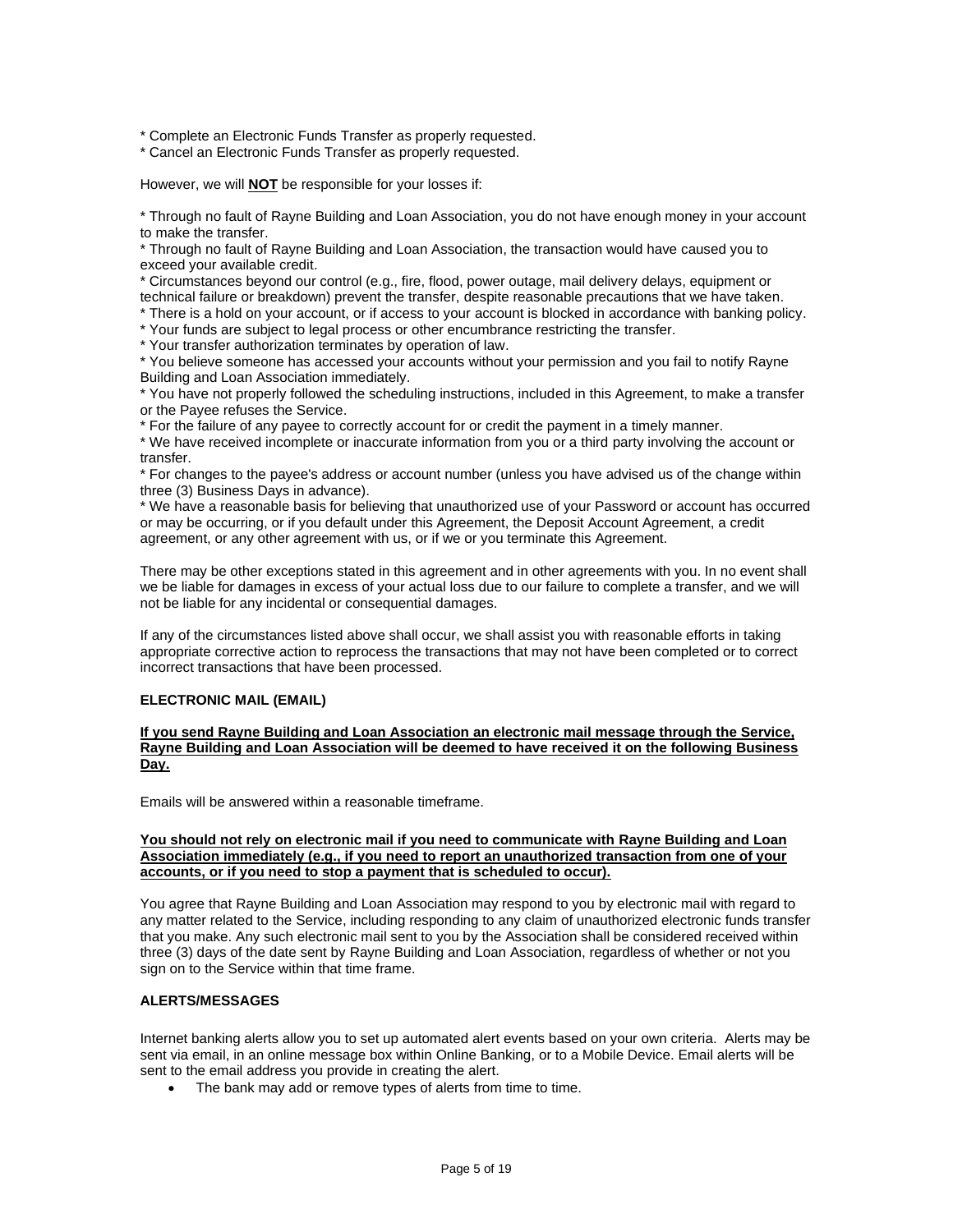- If you change your email address you are responsible for changing this in the alerts you have already set up.
- You agree that alerts may be delayed or prevented for a variety of reasons.
- We do not guarantee the delivery or validity of the contents of any alert.
- By using your handheld device's text messaging capabilities, standard text messaging charges may apply in accordance with your Service Agreement with your Mobile Service Provider. You agree that Rayne Building and Loan Association is not responsible for any charges you may incur while using the Services and Software provided as part of this agreement.
- You agree that we shall not be liable for any delays, delivery failure or misdirected delivery of any alert.
- You agree that we shall not be liable for any actions taken or not taken by you or anyone else in reliance of an alert.
- The bank will never include your password or full account number in an email alert, however you understand that alerts may include your name and some information about your accounts.
- Unfulfilled events (events that do not happen) will only remain on the system for 999 days. You will not be notified when they are removed.
- Distributed events (events that have happened and have been viewed) will remain on the system for 30 days.

## **OTHER AGREEMENTS**

In addition to this Agreement, you and Rayne Building and Loan Association agree to be bound by and comply with the requirements of the agreements applicable to each of your Online Accounts. Your use of the Online Banking service is your acknowledgment that you have received these agreements and intend to be bound by them. You should review other disclosures received by you when you open your accounts at Rayne Building and Loan Association, including the charges that may be imposed for electronic funds transfers or the right to make transfers listed in the fee schedules accompanying those disclosures and the fee schedule at the end of this Agreement. We will automatically deduct any fees related to this Service from your Account each month. All terms and conditions of the disclosures provided to you at account opening, including but not limited to, the Truth in Savings, Regulation E Disclosure, Depositor's Agreement and Terms and Conditions apply to this Service.

## **MODIFICATIONS TO THIS AGREEMENT**

Rayne Building and Loan Association may modify the terms and conditions applicable to either Service from time to time upon mailing or delivering a notice of the modifications to you at the address shown on our account records, and the revised terms and conditions shall be effective at the earliest date allowed by applicable law. We may send any notice to you via electronic mail and you will have been deemed to have received it three (3) days after it is sent. We reserve the right to terminate this Agreement and your use of the Services in whole or in part at any time without prior notice.

## **DISCLOSURE OF INFORMATION TO THIRD PARTIES/ PRIVACY POLICY**

A copy of Rayne Building and Loan Association 's Consumer Privacy Statement is available upon request at any of our branches, or can be mailed to you upon request by calling the Association at 337-334-7535, or writing a letter and sending it to:

Rayne Building and Loan Association Attention: Customer Service P O Box 46 Rayne, LA 70578

You can also access our Policy online by clicking on the Privacy Notice link on the Rayne Building and Loan Association's Website [\(http://www.raynebuildingloan.com\)](http://www.raynebuildingloan.com/). By registering for the Services as a new member, or registering for a new Service, or continuing to use the Services following your registration, you authorize the collection, use, and disclosure of personal information by Rayne Building and Loan Association as provided under the then-current Rayne Building and Loan Association Consumer Privacy Statement.

# **INACTIVITY / TERMINATION**

You are responsible for complying with all the terms of this Agreement and with the terms of the agreement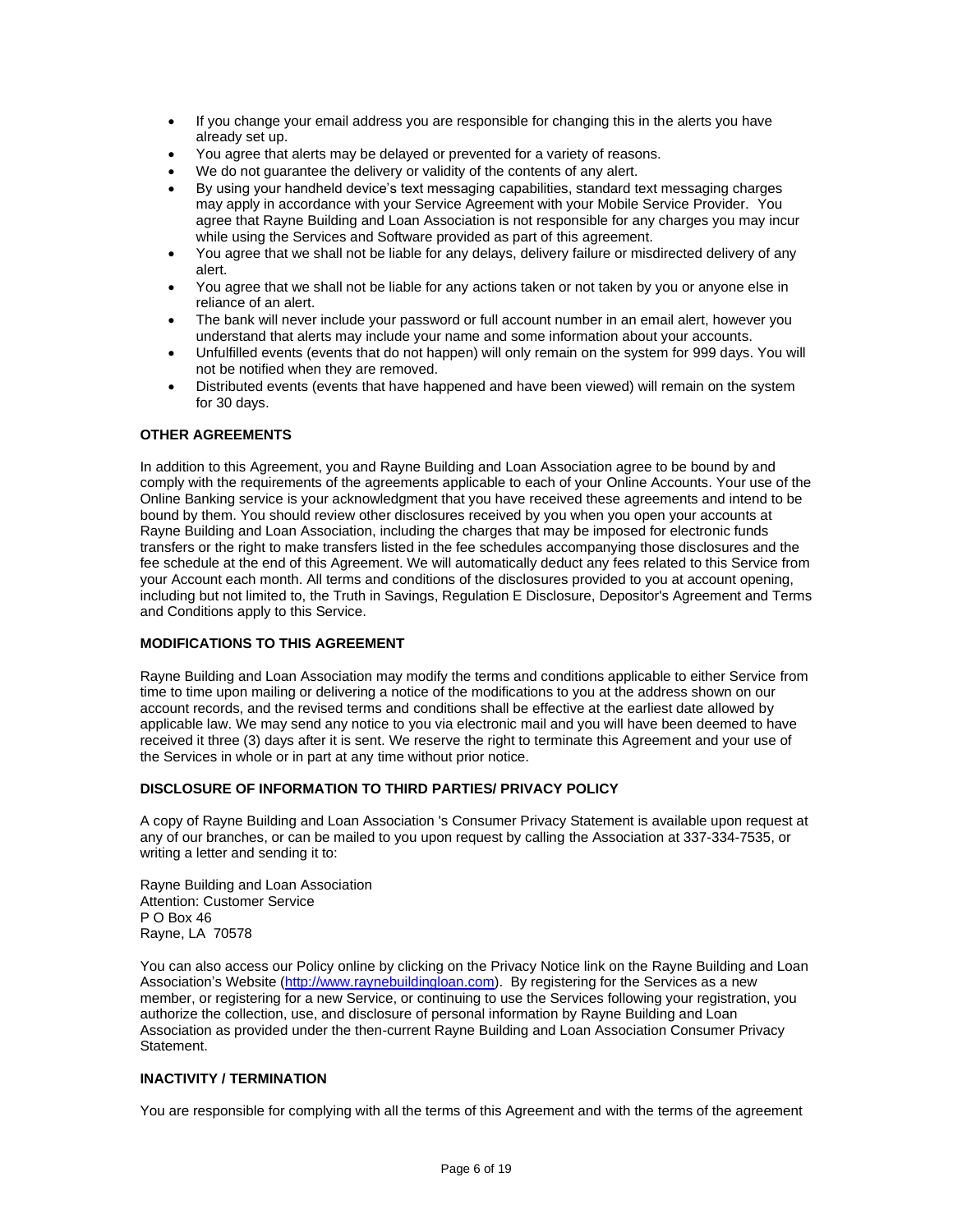governing the deposit accounts which you access using electronic banking services. We can terminate your Online Banking privileges under this Agreement without notice to you for any reason; or if you do not pay any fee required by this Agreement when due, if you do not comply with the Agreement governing your deposit or loan accounts, or your accounts are not maintained in good standing. We will promptly notify you if we terminate this Agreement or your use of the services for any other reason.

We may convert your account to inactive status if you do not sign on to the Service or have any transaction scheduled through the Service during any consecutive 2-year period. If your account is considered inactive, you must contact us to have the Service activated before you will be able to schedule any transaction through the Service.

To cancel the Online Banking Service, you must notify Rayne Building and Loan Association in writing. Your notification should include your name, address and the effective date to stop the service(s). These written requests should be mailed to:

Rayne Building and Loan Association Attention: Customer Service P O Box 46 Rayne, LA 70578

## **GOVERNING LAW**

This Agreement is governed by the laws of the State of Louisiana and applicable federal law(s).

## **FEE SCHEDULE**

Rayne Building and Loan Association offers the benefits and convenience of the Online Banking service to you at no monthly charge. Account research or any other charges will be assessed at the rates published in Rayne Building and Loan Association's brochure and applicable account disclosures and deducted from an account you hold at Rayne Building and Loan Association.

These fees are subject to change. Rayne Building and Loan Association will notify you in writing regarding any fee changes at least thirty (30) days in advance of the effective date of these changes.

# **Rayne Building and Loan Association Account to Account Transfer Terms of Service**

**1. Introduction.** This Account to Account Transfer Terms of Service document (hereinafter "Agreement") is a contract between you and Rayne Building and Loan Association (hereinafter "we" or "us") in connection with the Account to Account Transfer Service (as defined below) offered through our online banking site or mobile applications (the "Site"). This Agreement applies to your use of the Account to Account Transfer Service and the portion of the Site through which the Account to Account Transfer Service is offered.

**2. Description of Account to Account Transfer Service.** The Account to Account transfer service (the "Account to Account Transfer Service") enables you to transfer funds between your Account(s) that you maintain with us on the one hand, and your Account(s) that are maintained by other financial institutions, on the other hand.

## **3. Definitions.**

a. "Account" means a checking, money market or savings account that is either an Eligible Transaction Account or External Account, as applicable.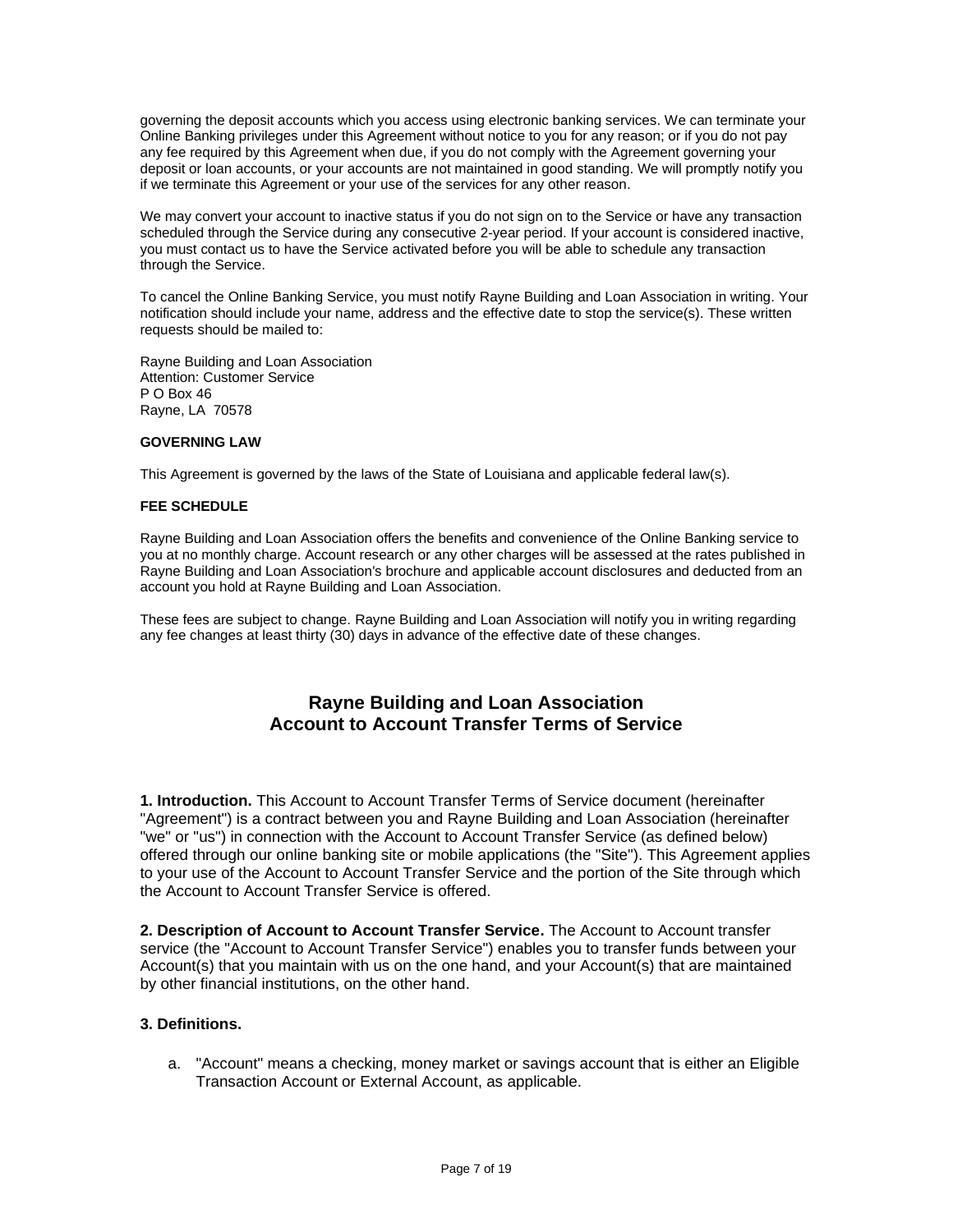- b. "ACH Network" means the funds transfer system, governed by the NACHA Rules, that provides funds transfer services to participating financial institutions.
- c. "Affiliates" are companies related by common ownership or control.
- d. "Business Day" is every Monday through Friday, excluding Federal Reserve holidays or other days that banks are legally closed.
- e. "Eligible Transaction Account" is a transaction account from which your transfers will be debited, your Account to Account Transfer Service fees, if any, will be automatically debited, or to which transfers and credits to you will be credited, that is eligible for the Account to Account Transfer Service. An Eligible Transaction Account shall be limited to a checking, money market or savings account that you hold with us.
- f. "External Account" is your account at another financial institution (i) to which you are transferring funds from your Eligible Transaction Account; or (ii) from which you are transferring funds to your Eligible Transaction Account.
- g. "Payment Network" means a debit or credit network (such as the ACH Network or ACCEL / Exchange payment network) through which funds may be transferred.
- h. "Service Provider" means companies that we have engaged (and their Affiliates) to render some or all of the Account to Account Transfer Service to you on our behalf.
- i. "Transfer Instruction" is a specific information provided for a transfer to be made that you provide to the Account to Account Transfer Service for a transfer of funds.

**4. Service Providers.** We are offering you the Account to Account Transfer Service through one or more Service Providers that we have engaged to render some or all of the Account to Account Transfer Service to you on our behalf. However, notwithstanding that we have engaged such a Service Provider to render some or all of the Account to Account Transfer Service to you, we are the sole party liable to you for any payments or transfers conducted using the Account to Account Transfer Service and we are solely responsible to you and any third party to the extent any liability attaches in connection with the Account to Account Transfer Service. You agree that we have the right under this Agreement to delegate to Service Providers all of the rights and performance obligations that we have under this Agreement, and that the Service Providers will be third party beneficiaries of this Agreement and will be entitled to all the rights and protections that this Agreement provides to us.

# **5. Authorization and Processing.**

- a. You represent and warrant that you are either the sole owner or a joint owner of the Eligible Transaction Account and the External Account and that you have all necessary legal right, power and authority to transfer funds between the Eligible Transaction Account and the External Account. If you are a joint owner of the Eligible Transaction Account, External Account, or both, then you represent and warrant that (i) you have been authorized by all of the other joint owners to operate such Accounts without their consent (including without limitation to withdraw or deposit any amount of funds to such Accounts or to even withdraw all funds from such Accounts); and (ii) we may act on your instructions regarding such Accounts without liability to such other joint owners. Further, you represent and warrant that the External Account is located in the United States.
- b. When we receive a Transfer Instruction from you, you authorize us to (i) debit your Eligible Transaction Account and remit funds on your behalf to the External Account designated by you and to debit your applicable Account as described below in Section 9 (Account to Account Transfer Service Fees and Additional Charges); or, as applicable, to (ii) credit your Eligible Transaction Account and remit funds on your behalf from the External Account designated by you and to debit your applicable Account as described below in Section 9 (Account to Account Transfer Service Fees and Additional Charges). You also authorize us to reverse a transfer from the applicable Account if the debit is returned from the other Account in the transaction for any reason, including but not limited to nonsufficient funds.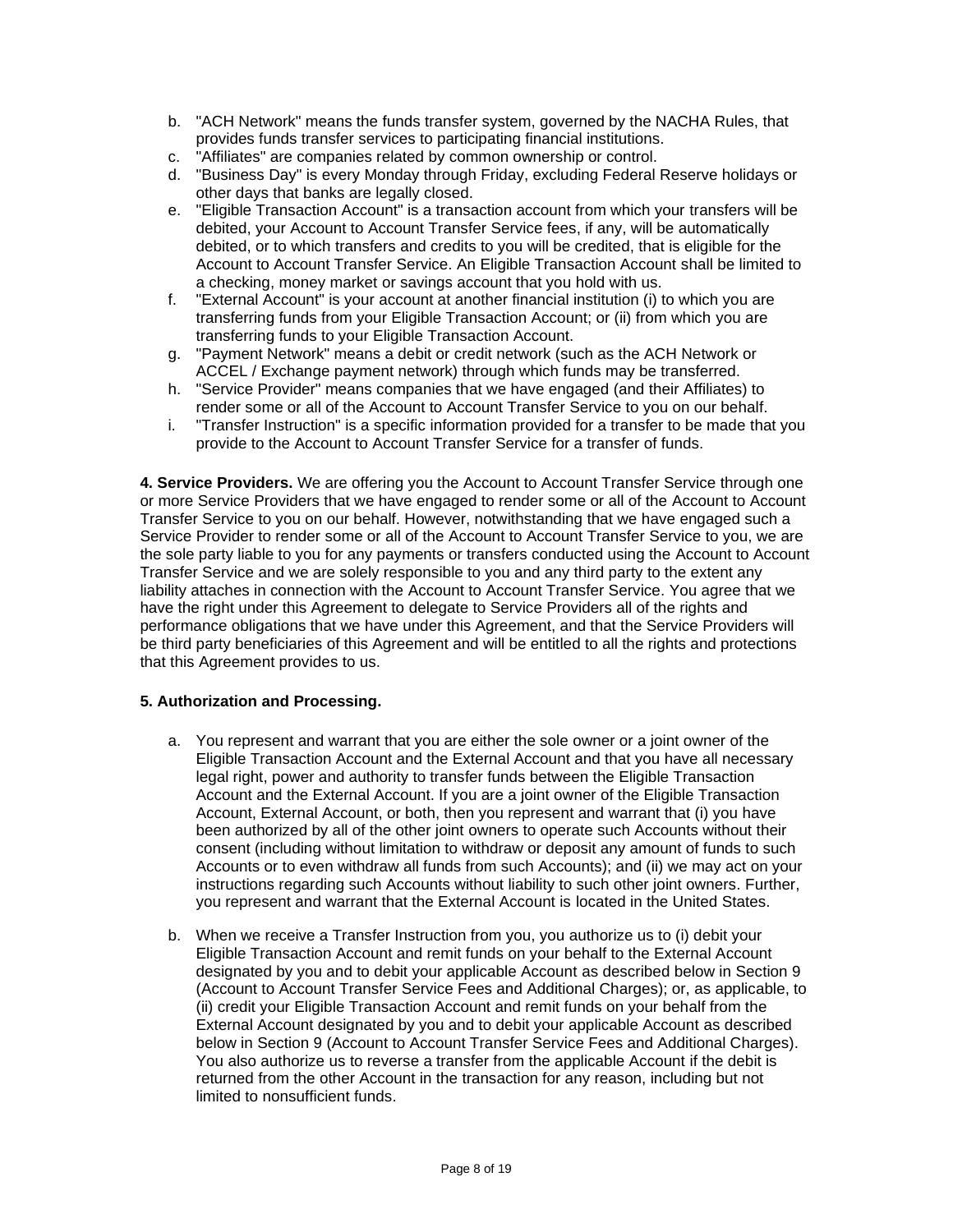- c. We will use reasonable efforts to make all your transfers properly. However, we shall incur no liability if we are unable to complete any transfers initiated by you because of the existence of any one or more of the following circumstances:
	- 1. If, through no fault of ours, the Eligible Transaction Account or External Account does not contain sufficient funds to complete the transfer or the transfer would exceed the credit limit of your overdraft account;
	- 2. The Account to Account Transfer Service is not working properly and you know or have been advised by us about the malfunction before you execute the transaction;
	- 3. The transfer is refused as described in Section 10 (Refused Transfers) below;
	- 4. You have not provided us with the correct information, including but not limited to the correct Eligible Transaction Account or External Account information; and/or,
	- 5. Circumstances beyond our control (such as, but not limited to, fire, flood, network or system down time, issues with the financial institution(s), or interference from an outside force) prevent the proper execution of the transfer and we have taken reasonable precautions to avoid those circumstances.
- d. It is your responsibility to ensure the accuracy of any information that you enter into the Account to Account Transfer Service, and for informing us as soon as possible if you become aware that this information is inaccurate. You may not use a P.O. Box as a postal address. We will make a reasonable effort to stop or recover a transfer made to the wrong Account once informed, but we do not guarantee such recovery and will bear no responsibility or liability for damages resulting from incorrect information entered by you.

**6. Transfer Methods and Amounts.** There are limits on the amount of money you can send or receive through our Account to Account Transfer Service. Your limits may be adjusted from timeto-time in our sole discretion. You may have the ability to log in to the Site to view your individual transaction limits. We or our Service Provider also reserve the right to select the method in which to remit funds on your behalf though the Account to Account Transfer Service, and in the event that your Eligible Transaction Account is closed or otherwise unavailable to us the method to return funds to you.

**7. Transfer Cancellation Requests.** You may cancel a transfer at any time until it begins processing (as shown in the Account to Account Transfer Service). We will, to the extent permitted by law, make reasonable attempts to return any unclaimed, refused, refunded, prohibited, or denied transfer to your Account that we debited for the funds transfer. If this is unsuccessful (for example, the Eligible Transaction Account has been closed) we will make reasonable attempts to otherwise return the funds to you.

**8. Stop Transfer Requests.** If you desire to stop any transfer that has already been processed, you must contact customer care for the Account to Account Transfer Service pursuant to Section 26 (Errors, Questions, and Complaints). Although we will make a reasonable effort to accommodate your request, we will have no liability for failing to do so. We may also require you to present your request in writing within fourteen (14) days. The charge for each request will be the current charge for such service as set out in the applicable fee schedule.

**9. Account to Account Transfer Service Fees and Additional Charges.** You are responsible for paying all fees associated with your use of the Account to Account Transfer Service. Applicable fees will be disclosed in the user interface for, or elsewhere within, the Account to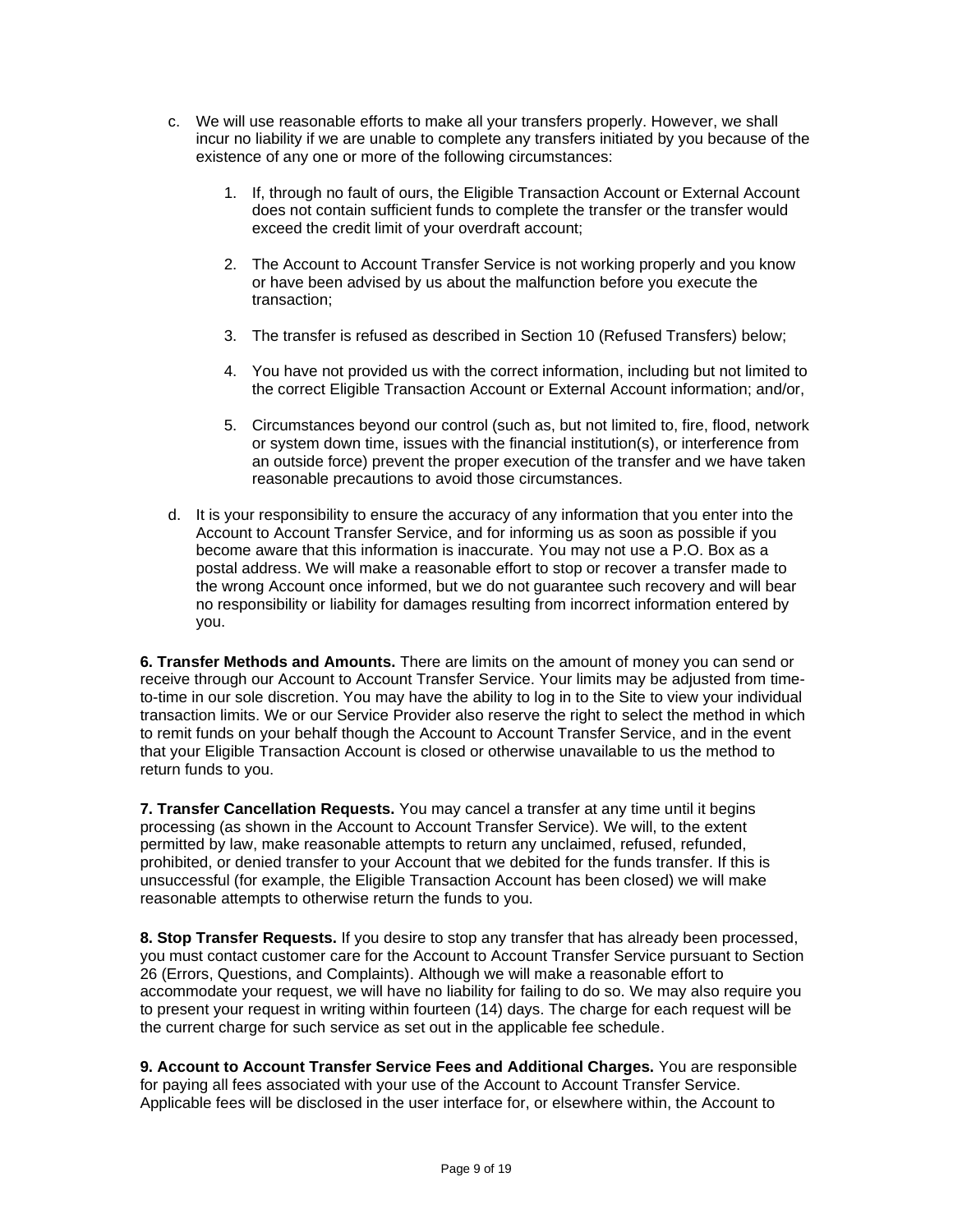Account Transfer Service or Site. Any applicable fees will be charged regardless of whether the Account to Account Transfer Service was used, except for fees that are specifically use-based. Use-based fees for the Account to Account Transfer Service will be charged against the Account that is debited for the funds transfer. There may also be charges for additional transactions and other optional services. You agree to pay such charges and authorize us to deduct the calculated amount from the applicable Eligible Transaction Account you hold with us or the Account that is debited for the funds transfer, depending on how such charges are described in the user interface for the Account to Account Transfer Service. Any financial fees associated with your standard deposit accounts will continue to apply. You are responsible for any and all telephone access fees and Internet service fees that may be assessed by your telephone and Internet service provider. Section 22 (Failed Or Returned Transfer Instructions) applies if you do not pay our fees and charges for the Account to Account Transfer Service, including without limitation if we debit the External Account for such fees, as described in this Section, and there are insufficient fees in the External Account; Section 22 (Failed Or Returned Transfer Instructions) should be interpreted as applying to the External Account, not just the Eligible Transaction Account, in such circumstances.

**10. Refused Transfers.** We reserve the right to refuse any transfer. As required by applicable law, we will notify you promptly if we decide to refuse to transfer funds.

**11. Returned Transfers.** In using the Account to Account Transfer Service, you understand transfers may be returned for various reasons such as, but not limited to, the External Account number is not valid. We will use reasonable efforts to research and correct the transfer to the intended Account or void the transfer and credit your Account from which you attempted to transfer funds. You may receive notification from us.

**12. Notices to Us Regarding the Account to Account Transfer Service.** Except as otherwise stated below, notice to us concerning the Site or the Account to Account Transfer Service must be sent by postal mail to: PO Box 46 Rayne, LA 70578. We may also be reached at (337) 334- 7535 for questions and other purposes concerning the Account to Account Transfer Service. We will act on your telephone calls as described below in Section 26 (Errors, Questions, and Complaints), but otherwise, such telephone calls will not constitute legal notices under this Agreement.

**13. Notices to You.** You agree that we may provide notice to you by posting it on the Site, sending you an in-product message within the Account to Account Transfer Service, emailing it to an email address that you have provided us, mailing it to any postal address that you have provided us, or by sending it as a text message to any mobile phone number that you have provided us, including but not limited to the mobile phone number that you have listed in your Account to Account Transfer Service setup or customer profile. For example, users of the Account to Account Transfer Service may receive certain notices (such as notices of processed Transfer Instructions, alerts for validation and notices of receipt of transfers) as text messages on their mobile phones. All notices by any of these methods shall be deemed received by you no later than twenty-four (24) hours after they are sent or posted, except for notice by postal mail, which shall be deemed received by you no later than three (3) Business Days after it is mailed. You may request a paper copy of any legally required disclosures and you may terminate your consent to receive required disclosures through electronic communications by contacting us as described in Section 12 (Notices to Us Regarding the Account to Account Transfer Service) above. We reserve the right to charge you a reasonable fee not to exceed twenty dollars (\$20.00) to respond to each such request. We reserve the right to terminate your use of the Account to Account Transfer Service if you withdraw your consent to receive electronic communications.

**14. Text Messages, Calls and/or Emails to You.** By providing us with a telephone number (including a wireless/cellular, mobile telephone number and/or email address), you consent to receiving calls from us and our Service Providers at that number INCLUDING THOSE MADE BY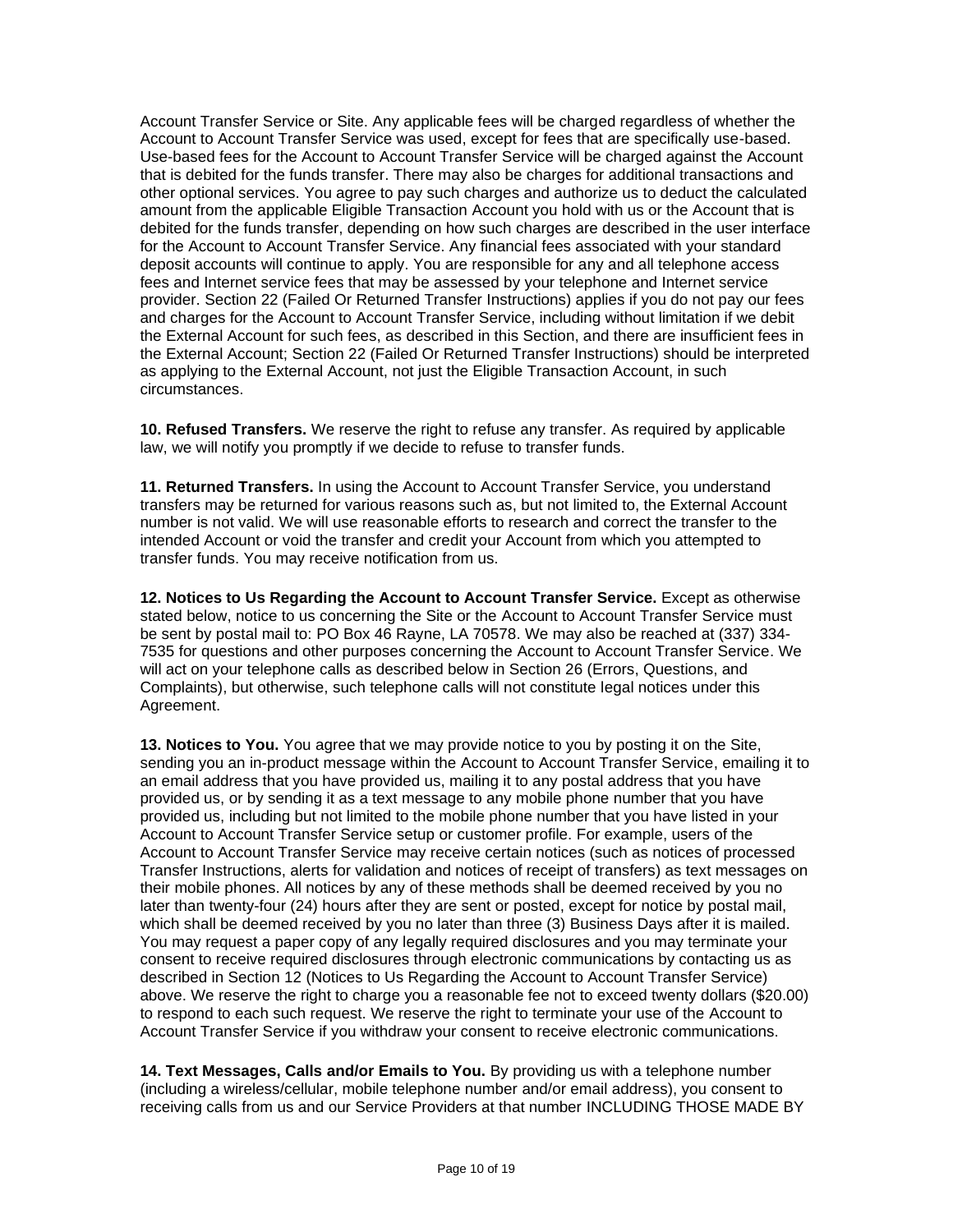USE OF AN AUTOMATIC TELEPHONE DIALING SYSTEM ("ATDS"), and/or emails from us for our everyday business purposes (including identity verification). You acknowledge and agree that such telephone calls include, but are not limited to, live telephone calls, prerecorded or artificial voice message calls, text messages, and calls made by an ATDS from us or our affiliates and agents. Please review our Privacy Policy for more information.

**15. Receipts and Transaction History.** You may view your transaction history by logging into the Account to Account Transfer Service and looking at your transaction history. You agree to review your transactions by this method instead of receiving receipts by mail.

**16. Your Privacy; Privacy of Others.** Protecting your privacy is very important to us. Please review our Privacy Policy in order to better understand our commitment to maintaining your privacy, as well as our use and disclosure of your information. If you receive information about another person through the Account to Account Transfer Service, you agree to keep the information confidential and only use it in connection with the Account to Account Transfer Service.

**17. Eligibility.** The Account to Account Transfer Service is offered only to individual residents of the United States who can form legally binding contracts under applicable law. Without limiting the foregoing, the Account to Account Transfer Service is not offered to minors unless the minor is using an Eligible Transaction Account in the name of the minor with a parent or guardian as a co-signor or guarantor. By using the Account to Account Transfer Service, you represent that you meet these requirements and that you agree to be bound by this Agreement.

**18. Prohibited Transfers.** The following types of transfers are prohibited through the Account to Account Transfer Service, and we have the right but not the obligation to monitor for, block, cancel and/or reverse such transfers:

- a. Transfers to or from persons or entities located in prohibited territories (including any territory outside of the United States); and
- b. Transfers that violate any law, statute, ordinance or regulation; and
- c. Transfers that violate the Acceptable Use terms in Section 19 (Acceptable Use) below; and
- d. Transfers related to: (1) tobacco products, (2) prescription drugs and devices; (3) narcotics, steroids, controlled substances or other products that present a risk to consumer safety; (4) drug paraphernalia; (5) ammunition, firearms, or firearm parts or related accessories; (6) weapons or knives regulated under applicable law; (7) goods or services that encourage, promote, facilitate or instruct others to engage in illegal activity; (8) goods or services that are sexually oriented; (9) goods or services that promote hate, violence, racial intolerance, or the financial exploitation of a crime; (10) goods or services that defame, abuse, harass or threaten others; (11) goods or services that include any language or images that are bigoted, hateful, racially offensive, vulgar, obscene, indecent or discourteous; (12) goods or services that advertise, sell to, or solicit others; or (13) goods or services that infringe or violate any copyright, trademark, right of publicity or privacy, or any other proprietary right under the laws of any jurisdiction; and
- e. Transfers related to gambling, gaming and/or any other activity with an entry fee and a prize, including, but not limited to, casino games, sports betting, horse or dog racing, lottery tickets, other ventures that facilitate gambling, games of skill (whether or not it is legally defined as a lottery) and sweepstakes; and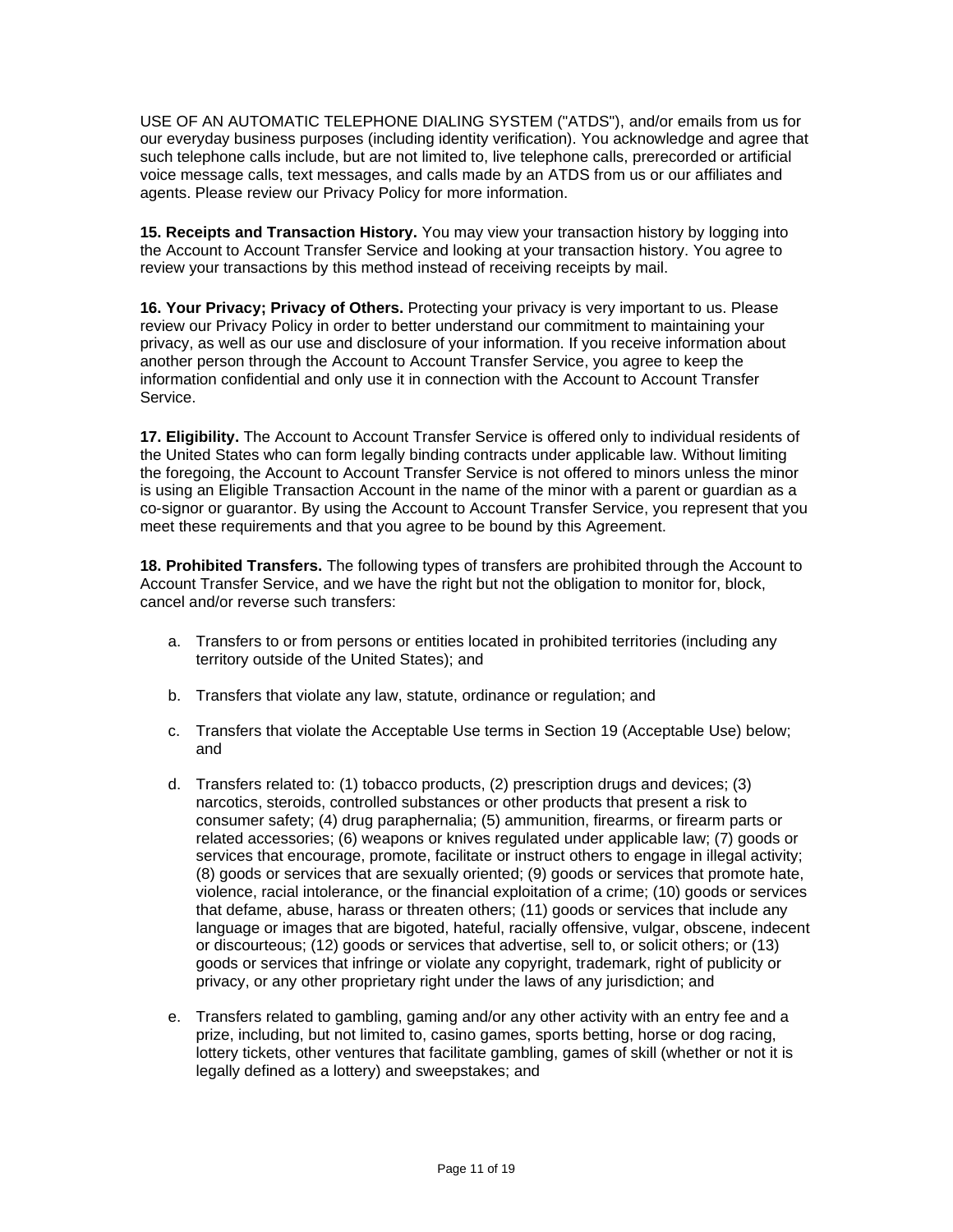- f. Transfers relating to transactions that (1) support pyramid or ponzi schemes, matrix programs, other "get rich quick" schemes or multi-level marketing programs, (2) are associated with purchases of real property, annuities or lottery contracts, lay-away systems, off-shore banking or transactions to finance or refinance debts funded by a credit card, (3) are for the sale of items before the seller has control or possession of the item, (4) constitute money-laundering or terrorist financing, (5) are associated with the following "money service business" activities: the sale of traveler's checks or money orders, currency dealers or exchanges, or check cashing, or (6) provide credit repair or debt settlement services; and
- g. Transfers relating to tax payments and court ordered payments.

Except as required by applicable law, in no event shall we or our Service Providers be liable for any claims or damages resulting from your scheduling of prohibited transfers. We encourage you to provide notice to us by the methods described in Section 12 (Notices to Us Regarding the Account to Account Transfer Service) above of any violations of the Agreement generally.

**19. Acceptable Use.** You agree that you are independently responsible for complying with all applicable laws in all of your activities related to your use of the Account to Account Transfer Service, regardless of the purpose of the use, and for all communications you send through the Account to Account Transfer Service. We and our Service Providers have the right but not the obligation to monitor and remove communications content that we find in our sole discretion to be objectionable in any way. In addition, you are prohibited from using the Account to Account Transfer Service for communications or activities that: (a) violate any law, statute, ordinance or regulation; (b) promote hate, violence, racial intolerance, or the financial exploitation of a crime; (c) defame, abuse, harass or threaten others; (d) include any language or images that are bigoted, hateful, racially offensive, vulgar, obscene, indecent or discourteous; (e) infringe or violate any copyright, trademark, right of publicity or privacy or any other proprietary right under the laws of any jurisdiction; (f) impose an unreasonable or disproportionately large load on our infrastructure; (g) facilitate any viruses, trojan horses, worms or other computer programming routines that may damage, detrimentally interfere with, surreptitiously intercept or expropriate any system, data or information; (h) constitute use of any robot, spider, other automatic device, or manual process to monitor or copy the Account to Account Transfer Service or the portion of the Site through which the Account to Account Transfer Service is offered without our prior written permission; (i) constitute use of any device, software or routine to bypass technology protecting the Site or Account to Account Transfer Service, or interfere or attempt to interfere, with the Site or the Account to Account Transfer Service; or (j) may cause us or our Service Providers to lose any of the services from our internet service providers, payment processors, or other vendors. We encourage you to provide notice to us by the methods described in Section 12 (Notices to Us Regarding the Account to Account Transfer Service) above of any violations of the Agreement generally.

**20. Your Liability for Unauthorized Transfers.** Immediately following your discovery of an unauthorized Transfer Instruction, you shall communicate with customer care for the Account to Account Transfer Service in the manner set forth in Section 12 (Notices to Us Regarding the Account to Account Transfer Service) above. You acknowledge and agree that time is of the essence in such situations. If you tell us within two (2) Business Days after you discover your password or other means to access your account through which you access the Account to Account Transfer Service has been lost or stolen, your liability is no more than \$50.00 should someone access your account without your permission. If you do not tell us within two (2) Business Days after you learn of such loss or theft, and we can prove that we could have prevented the unauthorized use of your password or other means to access your account if you had told us, you could be liable for as much as \$500.00. If your monthly financial institution statement contains transfers that you did not authorize, you must tell us at once. If you do not tell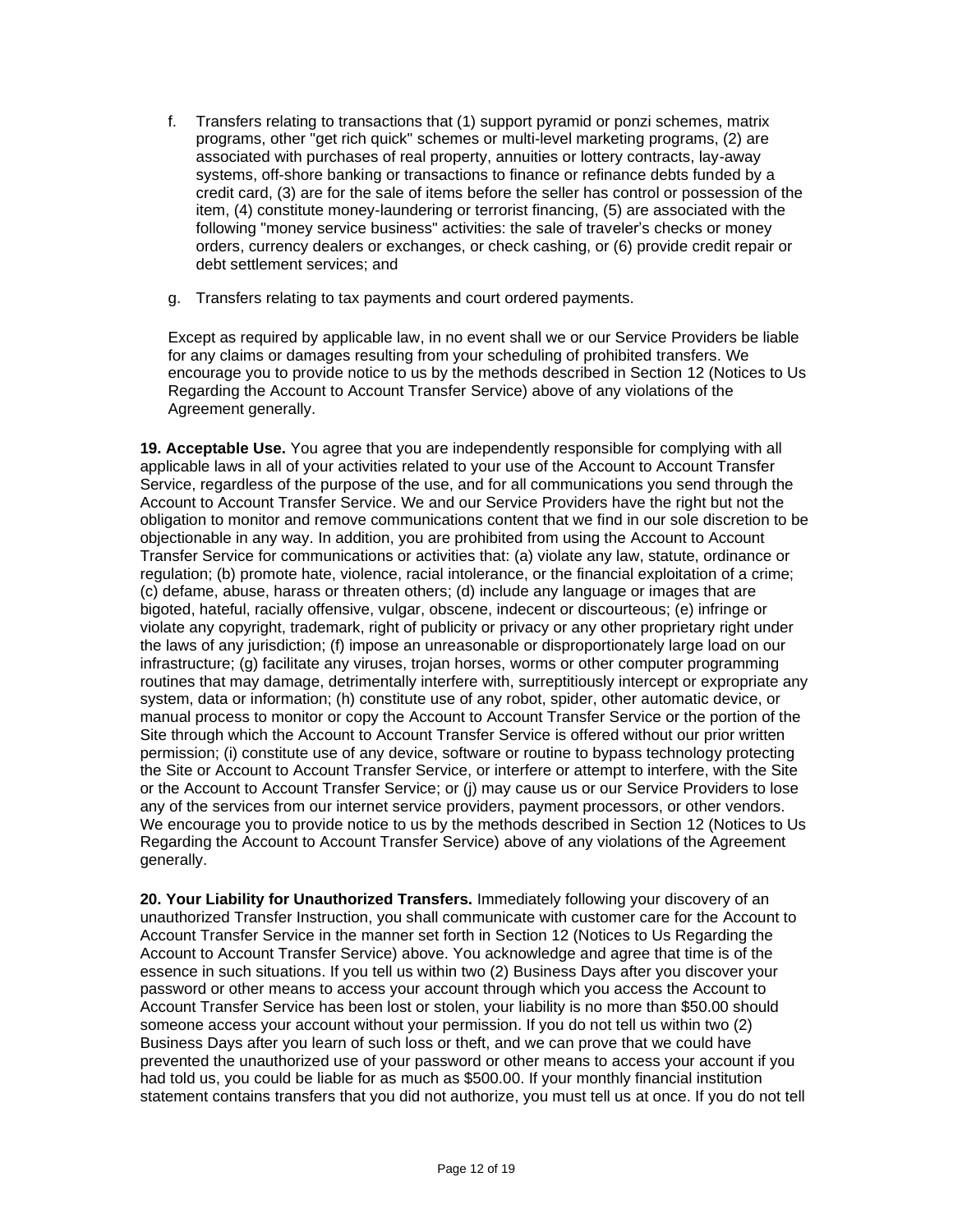us within sixty (60) days after the statement was sent to you, you may lose any amount transferred without your authorization after the sixty (60) days if we can prove that we could have stopped someone from taking the money had you told us in time. If a good reason (such as a long trip or a hospital stay) prevented you from telling us, we may in our sole discretion extend the period.

**21. Taxes.** It is your responsibility to determine what, if any, taxes apply to the transactions you make or receive, and it is your responsibility to collect, report and remit the correct tax to the appropriate tax authority. We are not responsible for determining whether taxes apply to your transaction, or for collecting, reporting or remitting any taxes arising from any transaction.

**22. Failed or Returned Transfer Instructions.** In using the Account to Account Transfer Service, you are requesting that we or our Service Provider attempt to make transfers for you from your Eligible Transaction Account. If the Transfer Instruction cannot be completed for any reason associated with your Eligible Transaction Account (for example, there are insufficient funds in your Eligible Transaction Account, or the Transfer Instruction would exceed the credit or overdraft protection limit of your Eligible Transaction Account, to cover the transfer), the Transfer Instruction may or may not be completed. In certain circumstances, our Service Provider may either advance funds drawn on their corporate account or via an electronic debit, and in such circumstances will attempt to debit the Eligible Transaction Account a second time to complete the Transfer Instruction. In some instances, you will receive a return notice from us or our Service Provider. In each such case, you agree that:

a. You will reimburse our Service Provider immediately upon demand the amount of the Transfer Instruction if the transfer has been delivered but there are insufficient funds in, or insufficient overdraft credits associated with, your Eligible Transaction Account to allow the debit processing to be completed;

b. You may be assessed a late fee equal to one and a half percent (1.5%) of any unpaid amounts plus costs of collection by our Service Provider or their third-party contractor if the Transfer Instruction cannot be debited because you have insufficient funds in your Eligible Transaction Account, or the transaction would exceed the credit or overdraft protection limit of your Eligible Transaction Account, to cover the transfer, or if the funds cannot otherwise be collected from you. The aforesaid amounts will be charged in addition to any NSF charges that may be assessed by us, as set forth in your fee schedule from us (including as disclosed on the Site) or your account agreement with us. You hereby authorize us and our Service Provider to deduct all of these amounts from your designated Eligible Transaction Account, including by ACH debit;

c. Service Provider is authorized to report the facts concerning the return to any credit reporting agency.

**23. Address or Banking Changes.** It is your sole responsibility and you agree to ensure that the contact information in your user profile is current and accurate. This includes, but is not limited to, name, physical address, phone numbers and email addresses. Depending on the Account to Account Transfer Service, changes may be able to be made within the user interface of the Account to Account Transfer Service or by contacting customer care for the Account to Account Transfer Service as set forth in Section 12 (Notices to Us Regarding the Account to Account Transfer Service) above. We are not responsible for any payment processing errors or fees incurred if you do not provide accurate Eligible Transaction Account, Transfer Instructions or contact information.

24. Information Authorization. Your enrollment in the applicable Account to Account Transfer Service may not be fulfilled if we cannot verify your identity or other necessary information. Through your enrollment in or use of each Account to Account Transfer Service, you agree that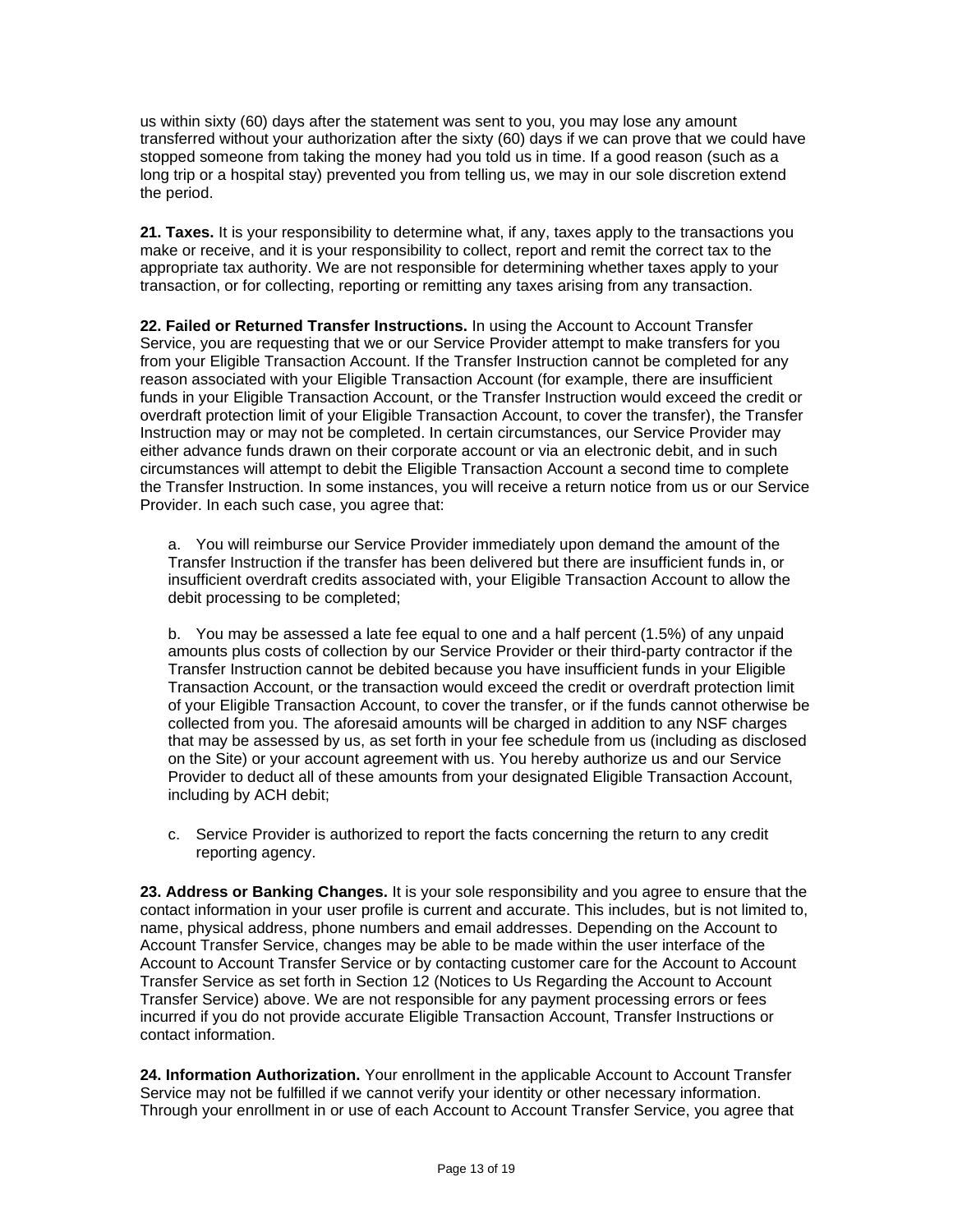we reserve the right to request a review of your credit rating at our own expense through an authorized bureau. In addition, and in accordance with our Privacy Policy, you agree that we reserve the right to obtain personal information about you, including without limitation, financial information and transaction history regarding your Eligible Transaction Account. You further understand and agree that we reserve the right to use personal information about you for our and our Service Providers' everyday business purposes, such as to maintain your ability to access the Account to Account Transfer Service, to authenticate you when you log in, to send you information about the Account to Account Transfer Service, to perform fraud screening, to verify your identity, to determine your transaction limits, to perform collections, to comply with laws, regulations, court orders and lawful instructions from government agencies, to protect the personal safety of subscribers or the public, to defend claims, to resolve disputes, to troubleshoot problems, to enforce this Agreement, to protect our rights and property, and to customize, measure, and improve the Account to Account Transfer Service and the content and layout of the Site. Additionally, we and our Service Providers may use your information for risk management purposes and may use, store and disclose your information acquired in connection with this Agreement as permitted by law, including (without limitation) any use to effect, administer or enforce a transaction or to protect against or prevent actual or potential fraud, unauthorized transactions, claims or other liability. We and our Service Providers shall have the right to retain such data even after termination or expiration of this Agreement for risk management, regulatory compliance, or audit reasons, and as permitted by applicable law for everyday business purposes. In addition, we and our Service Providers may use, store and disclose such information acquired in connection with the Account to Account Transfer Service in statistical form for pattern recognition, modeling, enhancement and improvement, system analysis and to analyze the performance of the Account to Account Transfer Service.

- a. **Mobile Subscriber Information.** You authorize your wireless carrier to disclose information about your account, such as subscriber status, payment method and device details, if available, to support identity verification, fraud avoidance and other uses in support of transactions for the duration of your business relationship with us. This information may also be shared with other companies to support your transactions with us and for identity verification and fraud avoidance purposes.
- b. **Device Data.** We may share certain personal information and device-identifying technical data about you and your devices with third party service providers, who will compare and add device data and fraud data from and about you to a database of similar device and fraud information in order to provide fraud management and prevention services, which include but are not limited to identifying and blocking access to the applicable service or Web site by devices associated with fraudulent or abusive activity. Such information may be used by us and our third party service providers to provide similar fraud management and prevention services for services or Web sites not provided by us. We will not share with service providers any information that personally identifies the user of the applicable device.

**25. Account to Account Transfer Service Termination, Cancellation, or Suspension.** If you wish to cancel the Account to Account Transfer Service, you may contact us as set forth in Section 12 (Notices to Us Regarding the Account to Account Transfer Service) above. Any transfer(s) that have begun processing before the requested cancellation date will be processed by us. You agree that we may terminate or suspend your use of the Account to Account Transfer Service at any time and for any reason or no reason. Neither termination, cancellation nor suspension shall affect your liability or obligations under this Agreement.

# **26. Errors, Questions, and Complaints.**

a. In case of errors or questions about your transactions, you should as soon as possible contact us as set forth in Section 12 (Notices to Us Regarding the Account to Account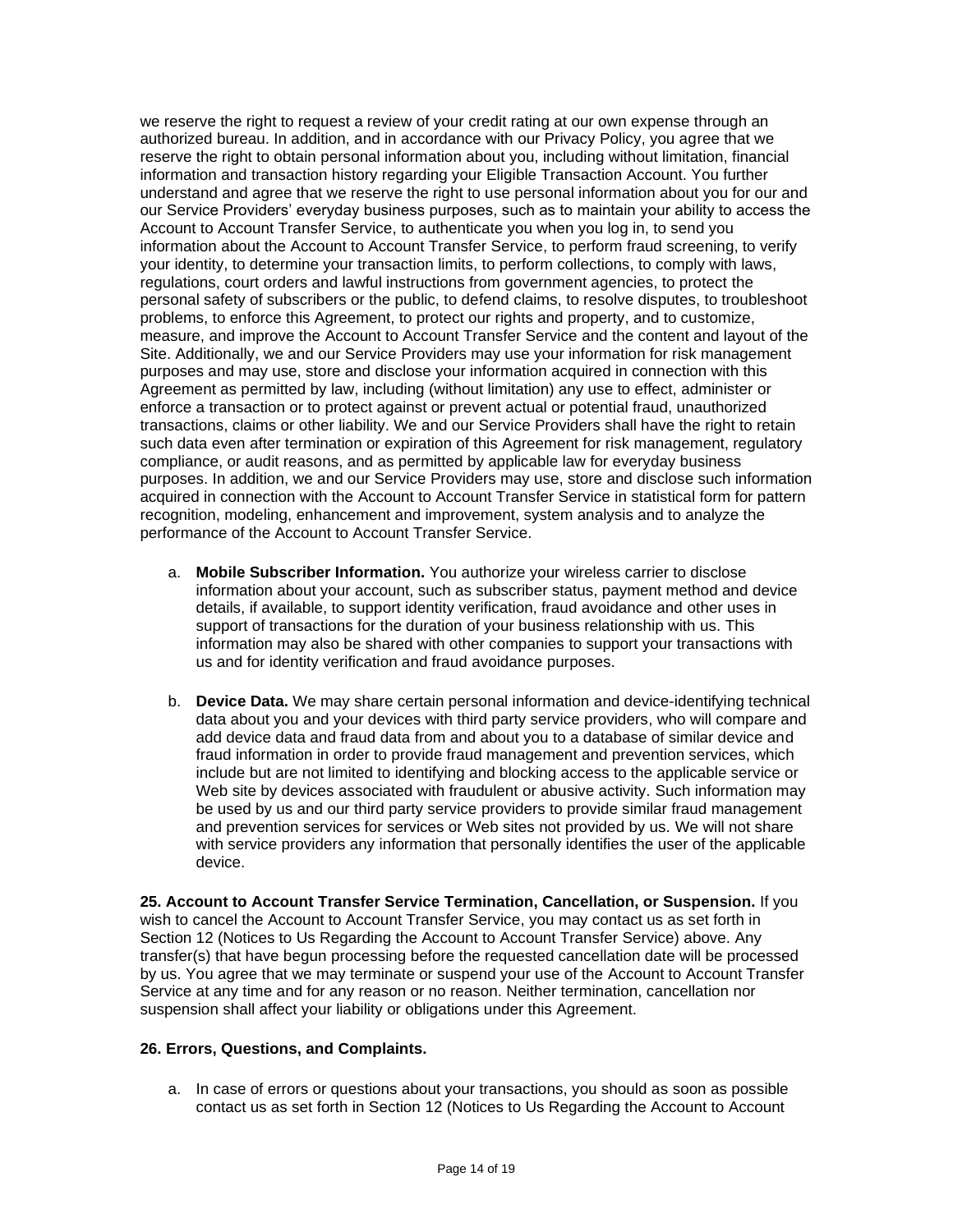Transfer Service) above.

- b. If you think your periodic statement for your account is incorrect or you need more information about a transaction listed in the periodic statement for your account, we must hear from you no later than sixty (60) days after we send you the applicable periodic statement for your account that identifies the error. You must:
	- 1. Tell us your name;
	- 2. Describe the error or the transaction in question, and explain as clearly as possible why you believe it is an error or why you need more information; and,
	- 3. Tell us the dollar amount of the suspected error.
- c. If you tell us orally, we may require that you send your complaint in writing within ten (10) Business Days after your oral notification. Except as described below, we will determine whether an error occurred within ten (10) Business Days after you notify us of the error. We will tell you the results of our investigation within three (3) Business Days after we complete our investigation of the error, and will correct any error promptly. However, if we require more time to confirm the nature of your complaint or question, we reserve the right to take up to forty-five (45) days to complete our investigation. If we decide to do this, we will provisionally credit your Eligible Transaction Account within ten (10) Business Days for the amount you think is in error. If we ask you to submit your complaint or question in writing and we do not receive it within ten (10) Business Days, we may not provisionally credit your Eligible Transaction Account. If it is determined there was no error we will mail you a written explanation within three (3) Business Days after completion of our investigation. You may ask for copies of documents used in our investigation. We may revoke any provisional credit provided to you if we find an error did not occur.

**27. Intellectual Property.** All marks and logos related to the Account to Account Transfer Service are either trademarks or registered trademarks of us or our licensors. In addition, all page headers, custom graphics, button icons, and scripts are our service marks, trademarks, and/or trade dress or those of our licensors. You may not copy, imitate, or use any of the above without our prior written consent, which we may withhold in our sole discretion, and you may not use them in a manner that is disparaging to us or the Account to Account Transfer Service or display them in any manner that implies our sponsorship or endorsement. All right, title and interest in and to the Account to Account Transfer Service, the portion of the Site through which the Account to Account Transfer Service is offered, the technology related to the Site and Account to Account Transfer Service, and any and all technology and any content created or derived from any of the foregoing, is our exclusive property or that of our licensors. Moreover, any suggestions, ideas, notes, drawings, concepts, or other information you may send to us through or regarding the Site or Account to Account Transfer Service shall be considered an uncompensated contribution of intellectual property to us and our licensors, shall also be deemed our and our licensors' exclusive intellectual property, and shall not be subject to any obligation of confidentiality on our part. By submitting any such materials to us, you automatically grant (or warrant that the owner of such materials has expressly granted) to us and our licensors a perpetual, royalty-free, irrevocable, non-exclusive right and license to use, reproduce, modify, adapt, publish, translate, publicly perform and display, create derivative works from and distribute such materials or incorporate such materials into any form, medium, or technology now known or later developed, and you warrant that all so-called "moral rights" in those materials have been waived, and you warrant that you have the right to make these warranties and transfers of rights.

**28. Links and Frames.** Links to other sites may be provided on the portion of the Site through which the Account to Account Transfer Service is offered for your convenience. By providing these links, we are not endorsing, sponsoring or recommending such sites or the materials disseminated by or services provided by them, and are not responsible for the materials, services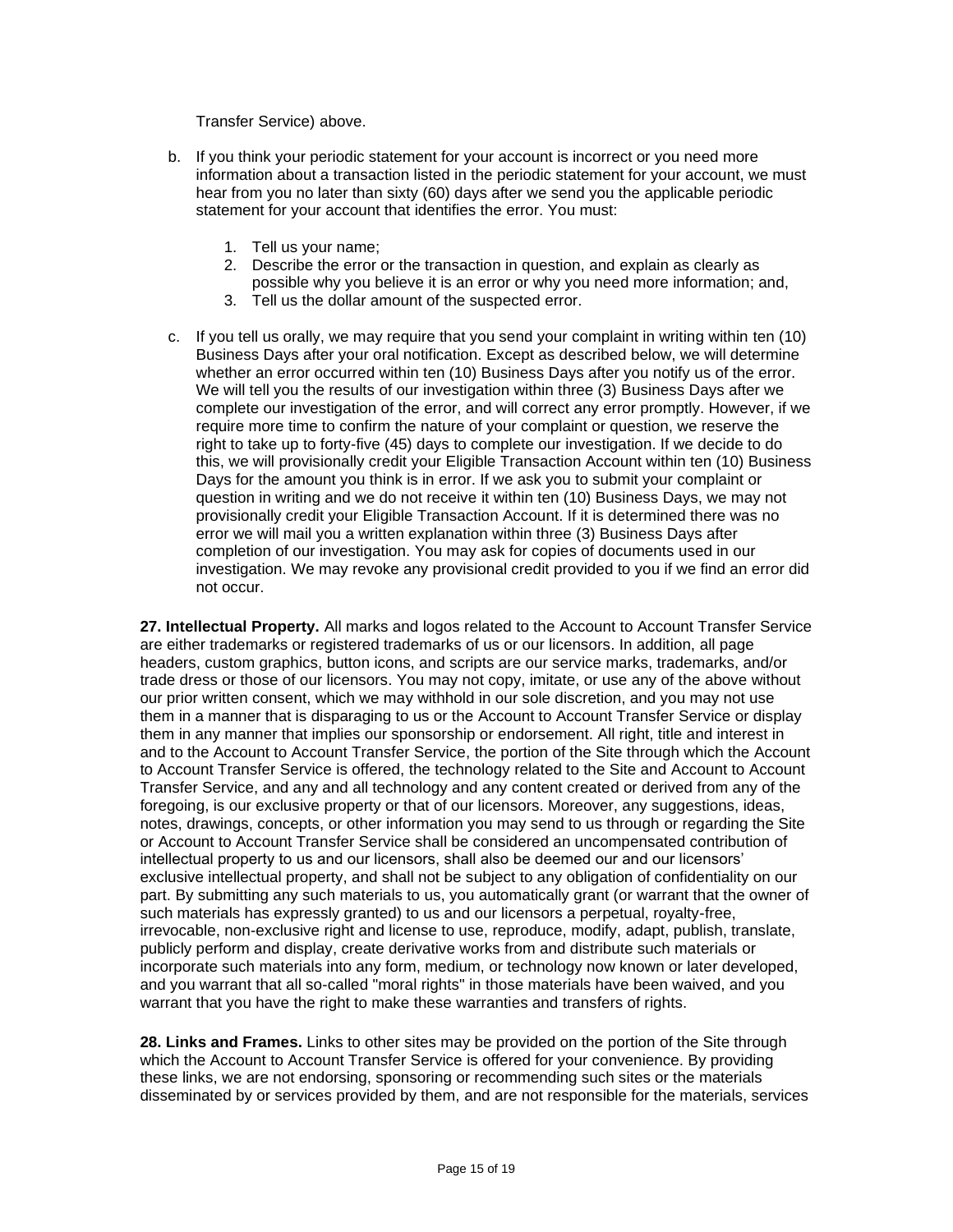or other situations at or related to or from any other site, and make no representations concerning the content of sites listed in any of the Account to Account Transfer Service web pages. Consequently, we cannot be held responsible for the accuracy, relevancy, copyright compliance, legality or decency of material contained in sites listed in any search results or otherwise linked to the Site. For example, if you "click" on a banner advertisement or a search result, your "click" may take you off the Site. This may include links from advertisers, sponsors, and content partners that may use our logo(s) as part of a co-branding agreement. These other sites may send their own cookies to users, collect data, solicit personal information, or contain information that you may find inappropriate or offensive. In addition, advertisers on the Site may send cookies to users that we do not control. You may link to the home page of our Site. However, you may not link to other pages of our Site without our express written permission. You also may not "frame" material on our Site without our express written permission. We reserve the right to disable links from any third party sites to the Site.

**29. Password and Security.** If you are issued or create any password or other credentials to access the Account to Account Transfer Service or the portion of the Site through which the Account to Account Transfer Service is offered, you agree not to give or make available your password or credentials to any unauthorized individuals, and you agree to be responsible for all actions taken by anyone to whom you have provided such credentials. If you believe that your credentials have been lost or stolen or that someone may attempt to use them to access the Site or Account to Account Transfer Service without your consent, you must inform us at once at the telephone number provided in Section 12 (Notices to Us Regarding the Account to Account Transfer Service) above. See also Section 20 (Your Liability for Unauthorized Transfers) above regarding how the timeliness of your notice impacts your liability for unauthorized transfers.

**30. Amendments**. We may amend this Agreement and any applicable fees and charges for the Account to Account Transfer Service at any time by posting a revised version on the Site. The revised version will be effective at the time it is posted unless a delayed effective date is expressly stated in the revision. Any use of the Account to Account Transfer Service after a notice of change or after the posting of a revised version of this Agreement on the Site will constitute your agreement to such changes and revised versions. Further, we may, from time to time, revise, update, upgrade or enhance the Account to Account Transfer Service and/or related applications or material, which may render all such prior versions obsolete. Consequently, we reserve the right to terminate this Agreement as to all such prior versions of the Account to Account Transfer Service, and/or related applications and material, and limit access to only the Account to Account Transfer Service's more recent revisions, updates, upgrades or enhancements.

**31. Our Relationship With You**. We are an independent contractor for all purposes, except that we act as your agent with respect to the custody of your funds for the Account to Account Transfer Service. We do not have control of, or liability for, any products or services that are paid for with our Account to Account Transfer Service. We also do not guarantee the identity of any user of the Account to Account Transfer Service (including but not limited to recipients to whom you send transfers).

**32. Assignment**. You may not transfer or assign any rights or obligations you have under this Agreement without our prior written consent, which we may withhold in our sole discretion. We reserve the right to transfer or assign this Agreement or any right or obligation under this Agreement at any time to any party. We may also assign or delegate certain of our rights and responsibilities under this Agreement to independent contractors or other third parties.

**33. Remedies.** If we have reason to believe that you have engaged in any of the prohibited or unauthorized activities described in this Agreement or have otherwise breached your obligations under this Agreement, we may terminate, suspend or limit your access to or use of the Site or the Account to Account Transfer Service; notify law enforcement, regulatory authorities, impacted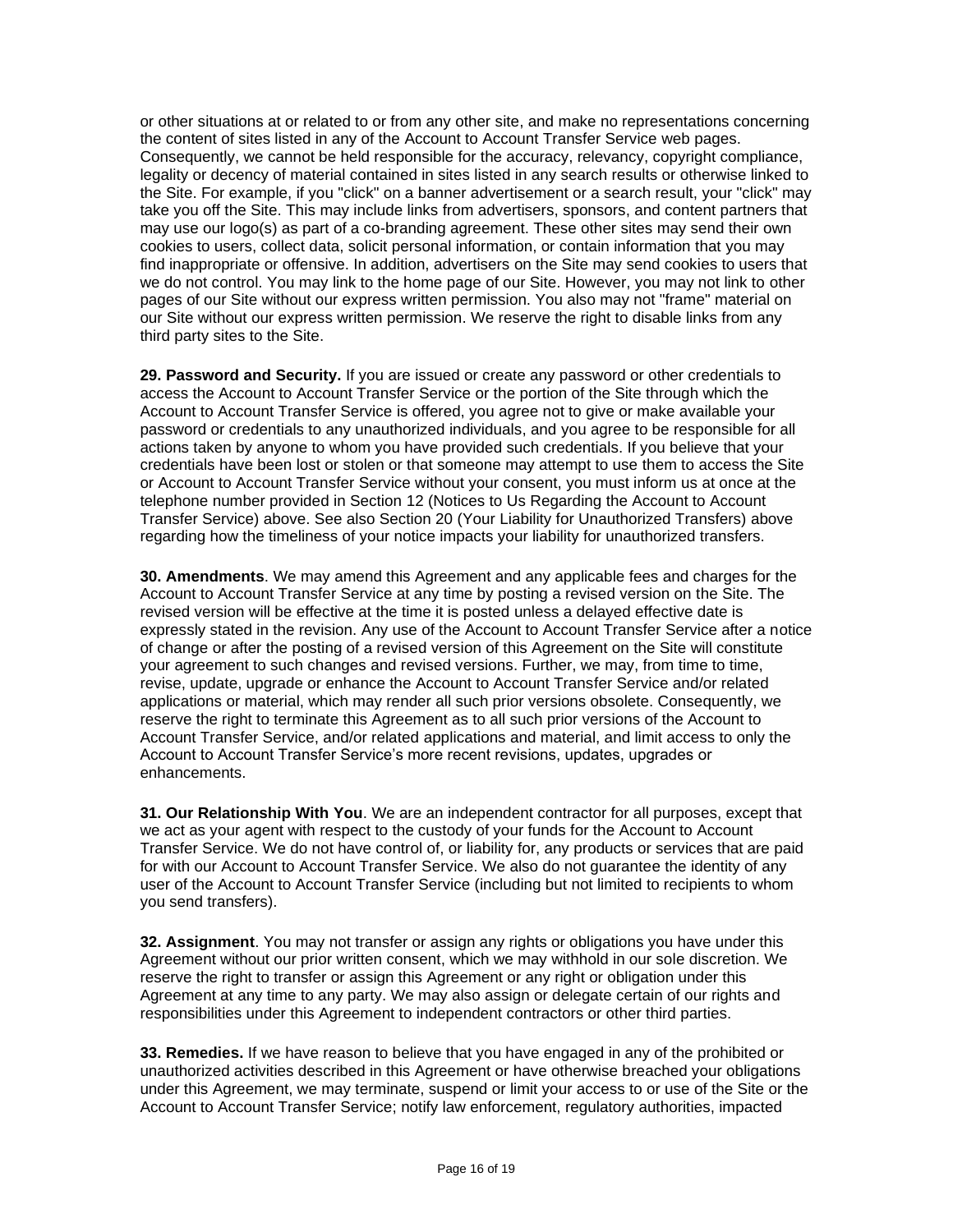third parties, and others as we deem appropriate; refuse to provide our services to you in the future; and/or take legal action against you. In addition, we, in our sole discretion, reserve the right to terminate this Agreement, access to the Site and/or use of the Account to Account Transfer Service for any reason or no reason and at any time. The remedies contained in this Section 33 are cumulative and are in addition to the other rights and remedies available to us under this Agreement, by law or otherwise.

**34. Disputes.** In the event of a dispute regarding the Account to Account Transfer Service, you and we agree to resolve the dispute by looking to this Agreement.

**35. Arbitration. For any claim (excluding claims for injunctive or other equitable relief) where the total amount of the award sought is less than \$10,000.00 USD, the party requesting relief may elect to resolve the dispute in a cost effective manner through binding non-appearance-based arbitration. If a party elects arbitration, that party will initiate such arbitration through Judicial Arbitration and Mediation Services ("JAMS"), the American Arbitration Association ("AAA"), or an established alternative dispute resolution (ADR) administrator mutually agreed upon by the parties. The parties agree that the following rules shall apply: (a) the arbitration may be conducted telephonically, online and/or be solely based on written submissions, at the election of the party initiating the arbitration; (b) the arbitration shall not involve any personal appearance by the parties, their representatives or witnesses unless otherwise mutually agreed by the parties; (c) discovery shall not be permitted; (d) the matter shall be submitted for decision within ninety (90) days of initiation of arbitration, unless otherwise agreed by the parties, and the arbitrator must render a decision within thirty (30) days of submission; and (e) any award in such arbitration shall be final and binding upon the parties and may be submitted to any court of competent jurisdiction for confirmation. The parties acknowledge that remedies available under federal, state and local laws remain available through arbitration. NO CLASS ACTION, OTHER REPRESENTATIVE ACTION, OR PRIVATE ATTORNEY GENERAL ACTION, OR JOINDER OR CONSOLIDATION OF ANY CLAIM WITH A CLAIM OF ANOTHER PERSON SHALL BE ALLOWABLE IN ARBITRATION.**

**36. Law and Forum for Disputes.** Unless our account agreement with you states otherwise, this Agreement shall be governed by and construed in accordance with the laws of the State in which you reside, without regard to its conflicts of laws provisions. To the extent that the terms of this Agreement conflict with applicable state or federal law, such state or federal law shall replace such conflicting terms only to the extent required by law. Unless expressly stated otherwise, all other terms of this Agreement shall remain in full force and effect. Unless our account agreement with you states otherwise, you agree that any claim or dispute you may have against us (other than those which are arbitrated under Section 35 (Arbitration) above) must be resolved by a court located in the county in which you reside. You agree to submit to the personal jurisdiction of such courts for the purpose of litigating all claims or disputes unless said claim is submitted to arbitration under Section 35 (Arbitration) of this Agreement. The United Nations Convention on Contracts for the International Sale of Goods shall not apply to this Agreement. Both parties agree to waive any right to have a jury participate in the resolution of any dispute or claim between the parties or any of their respective Affiliates arising under this Agreement.

**37. Indemnification.** You agree to defend, indemnify and hold harmless us and our Affiliates and Service Providers and their Affiliates and the employees and contractors of each of these, from any loss, damage, claim or demand (including attorney's fees) made or incurred by any third party due to or arising out of your breach of this Agreement and/or your use of the Site or the applicable Account to Account Transfer Service.

**38. Release.** You release us and our Affiliates and Service Providers and the employees and contractors of each of these, from any and all claims, demands and damages (actual and consequential) of every kind and nature arising out of or in any way connected with any dispute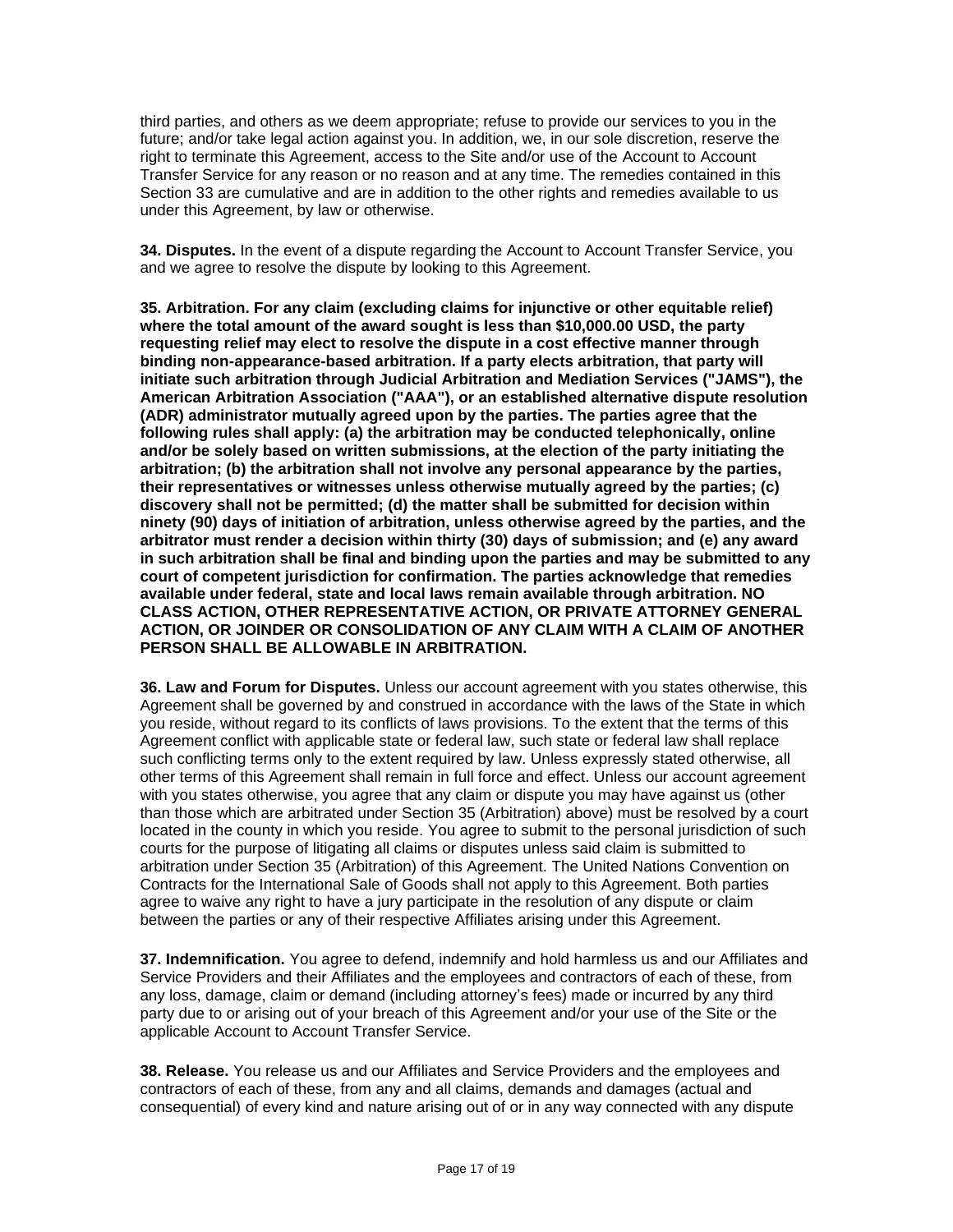that may arise between you or one or more other users of the Site or the applicable Account to Account Transfer Service. In addition, if applicable to you, you waive California Civil Code §1542, which states that a general release does not extend to claims which the creditor does not know or suspect to exist in his favor at the time of executing the release, which if not known by him must have materially affected his settlement with the debtor.

**39. No Waiver.** We shall not be deemed to have waived any rights or remedies hereunder unless such waiver is in writing and signed by one of our authorized representatives. No delay or omission on our part in exercising any rights or remedies shall operate as a waiver of such rights or remedies or any other rights or remedies. A waiver on any one occasion shall not be construed as a bar or waiver of any rights or remedies on future occasions.

**40. Exclusions of Warranties.** THE SITE AND ACCOUNT TO ACCOUNT TRANSFER SERVICE AND RELATED DOCUMENTATION ARE PROVIDED "AS IS" WITHOUT WARRANTY OF ANY KIND, EITHER EXPRESSED OR IMPLIED, INCLUDING, BUT NOT LIMITED TO, THE IMPLIED WARRANTIES OF TITLE, MERCHANTABILITY, FITNESS FOR A PARTICULAR PURPOSE, AND NON-INFRINGEMENT. IN PARTICULAR, WE DO NOT GUARANTEE CONTINUOUS, UNINTERRUPTED OR SECURE ACCESS TO ANY PART OF OUR ACCOUNT TO ACCOUNT TRANSFER SERVICE, AND OPERATION OF OUR SITE MAY BE INTERFERED WITH BY NUMEROUS FACTORS OUTSIDE OF OUR CONTROL. SOME STATES DO NOT ALLOW THE DISCLAIMER OF CERTAIN IMPLIED WARRANTIES, SO THE FOREGOING DISCLAIMERS MAY NOT APPLY TO YOU. THIS PARAGRAPH GIVES YOU SPECIFIC LEGAL RIGHTS AND YOU MAY ALSO HAVE OTHER LEGAL RIGHTS THAT VARY FROM STATE TO STATE.

**41. Limitation of Liability.** THE FOREGOING SHALL CONSTITUTE YOUR EXCLUSIVE REMEDIES AND THE ENTIRE LIABILITY OF US AND OUR AFFILIATES AND SERVICE PROVIDERS AND THE EMPLOYEES AND CONTRACTORS OF EACH OF THESE, FOR THE ACCOUNT TO ACCOUNT TRANSFER SERVICE AND THE PORTION OF THE SITE THROUGH WHICH THE ACCOUNT TO ACCOUNT TRANSFER SERVICE IS OFFERED. YOU ACKNOWLEDGE AND AGREE THAT FROM TIME TO TIME, THE ACCOUNT TO ACCOUNT TRANSFER SERVICE MAY BE DELAYED, INTERRUPTED OR DISRUPTED PERIODICALLY FOR AN INDETERMINATE AMOUNT OF TIME DUE TO CIRCUMSTANCES BEYOND OUR REASONABLE CONTROL, INCLUDING BUT NOT LIMITED TO ANY INTERRUPTION, DISRUPTION OR FAILURE IN THE PROVISION OF THE ACCOUNT TO ACCOUNT TRANSFER SERVICE, WHETHER CAUSED BY STRIKES, POWER FAILURES, EQUIPMENT MALFUNCTIONS INTERNET DISRUPTION OR OTHER REASONS. IN NO EVENT SHALL WE OR OUR AFFILIATES OR SERVICE PROVIDERS OR THE EMPLOYEES OR CONTRACTORS OF ANY OF THESE, BE LIABLE FOR ANY CLAIM ARISING FROM OR RELATED TO THE ACCOUNT TO ACCOUNT TRANSFER SERVICE CAUSED BY OR ARISING OUT OF ANY SUCH DELAY, INTERRUPTION, DISRUPTION OR SIMILAR FAILURE. IN NO EVENT SHALL WE OR OUR AFFILIATES OR SERVICE PROVIDERS OR THE EMPLOYEES OR CONTRACTORS OF ANY OF THESE, BE LIABLE FOR ANY INDIRECT, SPECIAL, INCIDENTAL, CONSEQUENTIAL, PUNITIVE OR EXEMPLARY DAMAGES, INCLUDING LOSS OF GOODWILL OR LOST PROFITS (EVEN IF ADVISED OF THE POSSIBILITY THEREOF) ARISING IN ANY WAY OUT OF THE INSTALLATION, USE, OR MAINTENANCE OF THE ACCOUNT TO ACCOUNT TRANSFER SERVICE OR THE PORTION OF THE SITE THROUGH WHICH THE ACCOUNT TO ACCOUNT TRANSFER SERVICE IS OFFERED, EVEN IF SUCH DAMAGES WERE REASONABLY FORESEEABLE AND NOTICE WAS GIVEN REGARDING THEM. IN NO EVENT SHALL WE OR OUR AFFILIATES OR SERVICE PROVIDERS OR THE EMPLOYEES OR CONTRACTORS OF ANY OF THESE BE LIABLE FOR ANY CLAIM ARISING FROM OR RELATED TO THE ACCOUNT TO ACCOUNT TRANSFER SERVICE OR THE PORTION OF THE SITE THROUGH WHICH THE ACCOUNT TO ACCOUNT TRANSFER SERVICE IS OFFERED THAT YOU DO NOT STATE IN WRITING IN A COMPLAINT FILED IN A COURT OR ARBITRATION PROCEEDING AS DESCRIBED IN SECTIONS 35 AND 36